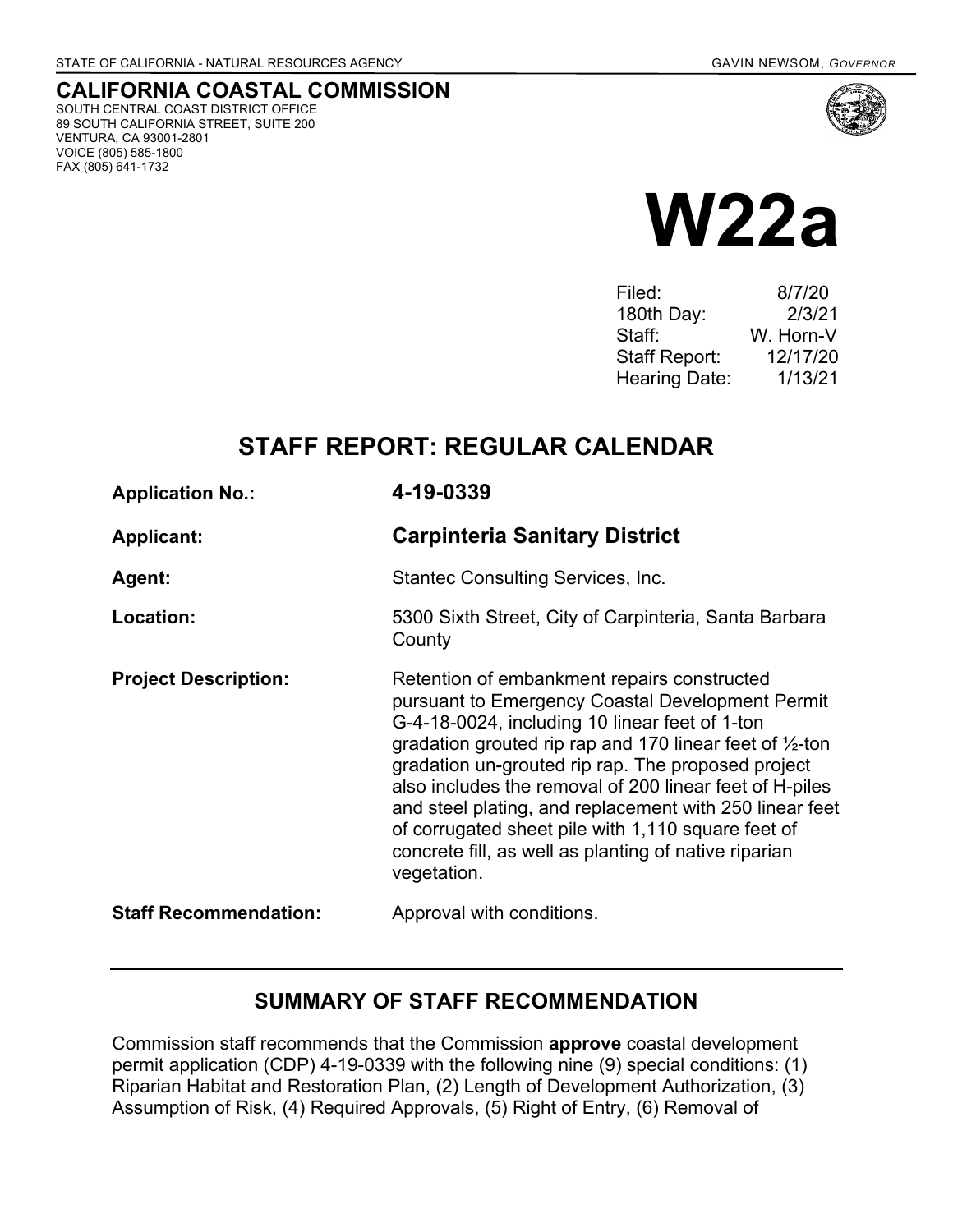#### 4-19-0339

Carpinteria Sanitary District Embankment

Excavated Material, (7) Sensitive Species Surveys, (8) Best Management Practices, and (9) Sensitive Aquatic Species Protection Plan.

The Carpinteria Sanitary District (CSD) is proposing to retain its existing embankment located in Carpinteria Creek and to authorize new repairs to it. The embankment protects the existing wastewater treatment plant (WWTP), and it was damaged by debris flows caused by the Thomas Fire and an extreme rain event. In December 2017 the Thomas Fire burned large areas of Ventura and Santa Barbara Counties until it was eventually contained in mid-January 2018. On the morning of January 9, 2018, while the Thomas Fire was still burning, an extreme rain event occurred over portions of Ventura and Santa Barbara Counties and quickly led to a series of debris flows within the watersheds of the area, including Carpinteria Creek. This caused significant damage to natural habitats and development in the area. Following the events of the debris flow, CSD staff determined that that while the embankment was relatively intact, the sheet pile and footing had been severely damaged and undermined at several locations. This represented a significant vulnerability that could result in failure of the embankment and threaten the stability of the WWTP.

As such, pursuant to a request by CSD, on October 18, 2018 the Executive Director issued Emergency Permit No. G-4-18-0024 for temporary stabilization of the embankment consisting of the: placement of 1-ton gradation grouted rip rap for a distance of 10 feet, installation of H-piles and steel plating along 200 feet, and placement of ½-ton gradation un-grouted rip rap along 170 feet. Following the completion of engineering investigations, in April 2019 CSD submitted the subject application to retain the 1-ton gradation grouted rip rap and the ½-ton gradation ungrouted rip rap. The subject application also seeks authorization for removal of the Hpiles and steel plating installed pursuant to the emergency permit, and replacement with 250 feet of corrugated sheet pile with 1,110 sq. ft. of concrete fill, as well as planting native riparian vegetation within the project area **[\(Exhibit 3\)](https://documents.coastal.ca.gov/reports/2021/1/W22a/W22a-1-2021-exhibits.pdf)**.

Pursuant to information provided by the applicant, the proposed repairs to the embankment have been designed with a projected 75-year life. The Commission's Sea Level Rise (SLR) Guidance identifies wastewater treatment plants, such as the subject WWTP, as critical infrastructure and typically recommends considering a longer time frame of 100 years or more, as well as the extreme sea level rise scenario.

A coastal hazards analysis provided by the applicant concluded that with the repairs, the embankment footing is estimated to be able to withstand, and the WWTP should be safe from, 5 feet of SLR in conjunction with a 100-year storm. This is approximate to a Medium-High Risk Aversion Scenario through the year 2080, or a 60-year design life. Additionally, engineering and alternatives analyses presented by the applicant indicate that other, longer-lasting embankment protection designs would likely require substantial reconstruction and would likely have greater impacts to the stream and riparian habitats within Carpinteria Creek. Lastly, such designs would require considerable time and funding to plan and implement. But the WWTP must be protected as soon as possible to continue to provide wastewater treatment services and to avoid failure of the embankment and subsequent impacts to resources.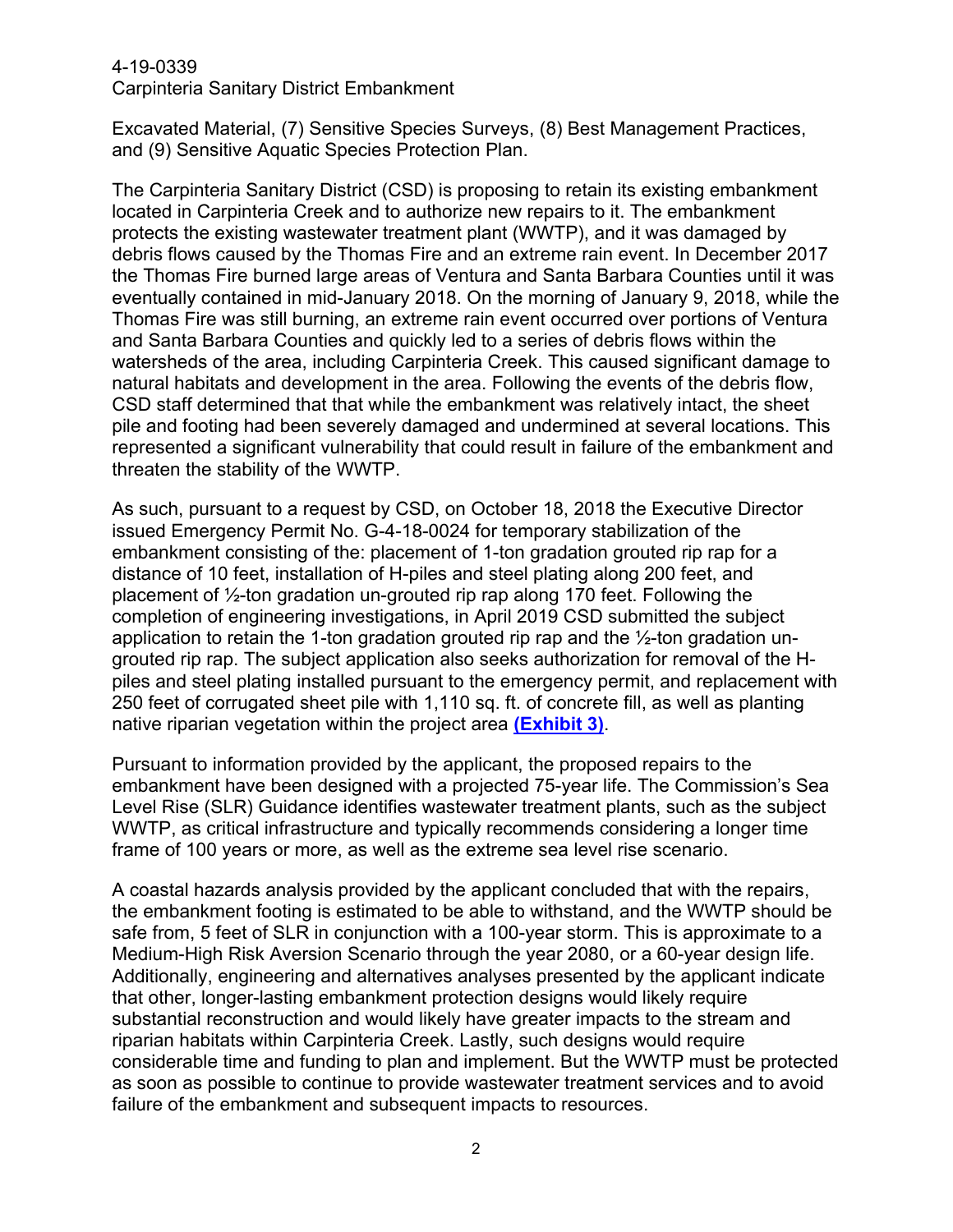In order to allow the District to protect the WWTP while planning for a longer term embankment protection or other adaptation strategy, the Commission believes that a 20-year authorization period is appropriate in this case. This authorization term ensures safety through 2040 under even the worst-case-scenario sea level rise projections. Thus, **Special Condition Two (2)** authorizes the proposed repairs on a temporary basis for twenty years to allow for the continued operation and function of the WWTP, including to protect water quality and public health, while simultaneously allowing time to plan for future coastal hazard risks. **Special Condition Two (2)** requires the applicant to return to the Commission and submit an application for a CDP amendment and updated hazards report to either remove the permitted development or modify the development as necessary, and explore feasible alternatives. Finally, considering the aforementioned hazard, **Special Condition Three (3)** requires the applicant to assume the risks of hazards to the property and waive any claim of liability on the part of the Commission.

The project is necessary to protect existing development from flooding and the applicant explored a total of four alternatives in addition to the proposed project and determined that the proposed design is the least environmentally damaging alternative while still being able to sufficiently protect the WWTP. Regarding mitigation measures to lessen impacts, **Special Condition One (1)** requires the applicant to submit a Riparian Habitat Mitigation and Restoration Plan for all areas of the site impacted or displaced by the development. Additionally, Carpinteria Creek contains habitat for a variety of sensitive animals and plants and **Special Condition Nine (9)** requires the applicant to retain the services of an environmental specialist to monitor for and ensure avoidance of impacts to sensitive aquatic species while **Special Condition Seven (7)** requires the applicant to retain the services of an environmental resource specialist to monitor for and ensure avoidance of impacts to sensitive terrestrial species.

Lastly, in addition to mitigating for impacts to species, the applicant has indicated that turbidity curtains will be utilized to minimize disturbance to the water quality of the creek and machinery and equipment will operate from the existing paved area of the WWTP, located outside of the creek. Nonetheless, there is still a possibility that debris, fuels or other hazardous materials could enter the creek environment and degrade water quality, therefore, **Special Condition Eight (8)** requires the implementation of Best Management Practices while **Special Condition Six (6)** requires excavated material to be disposed of at an appropriate location. While these mitigation measures and conditions minimize impacts consistent with Section 30236, they will also protect the water quality of Carpinteria Creek consistent with Section 30231.

Although the Commission has previously certified a Local Coastal Program (LCP) for the City of Carpinteria, portions of the proposed project will be located within an area where the Commission has retained jurisdiction over the issuance of coastal development permits. Pursuant to Section 30601.3 of the Coastal Act, a consolidated permit was requested by the applicant and the City of Carpinteria, and the Executive Director agreed to consolidate the permit action. Thus, the standard of review for this project is the Chapter Three policies of the Coastal Act, with the applicable policies of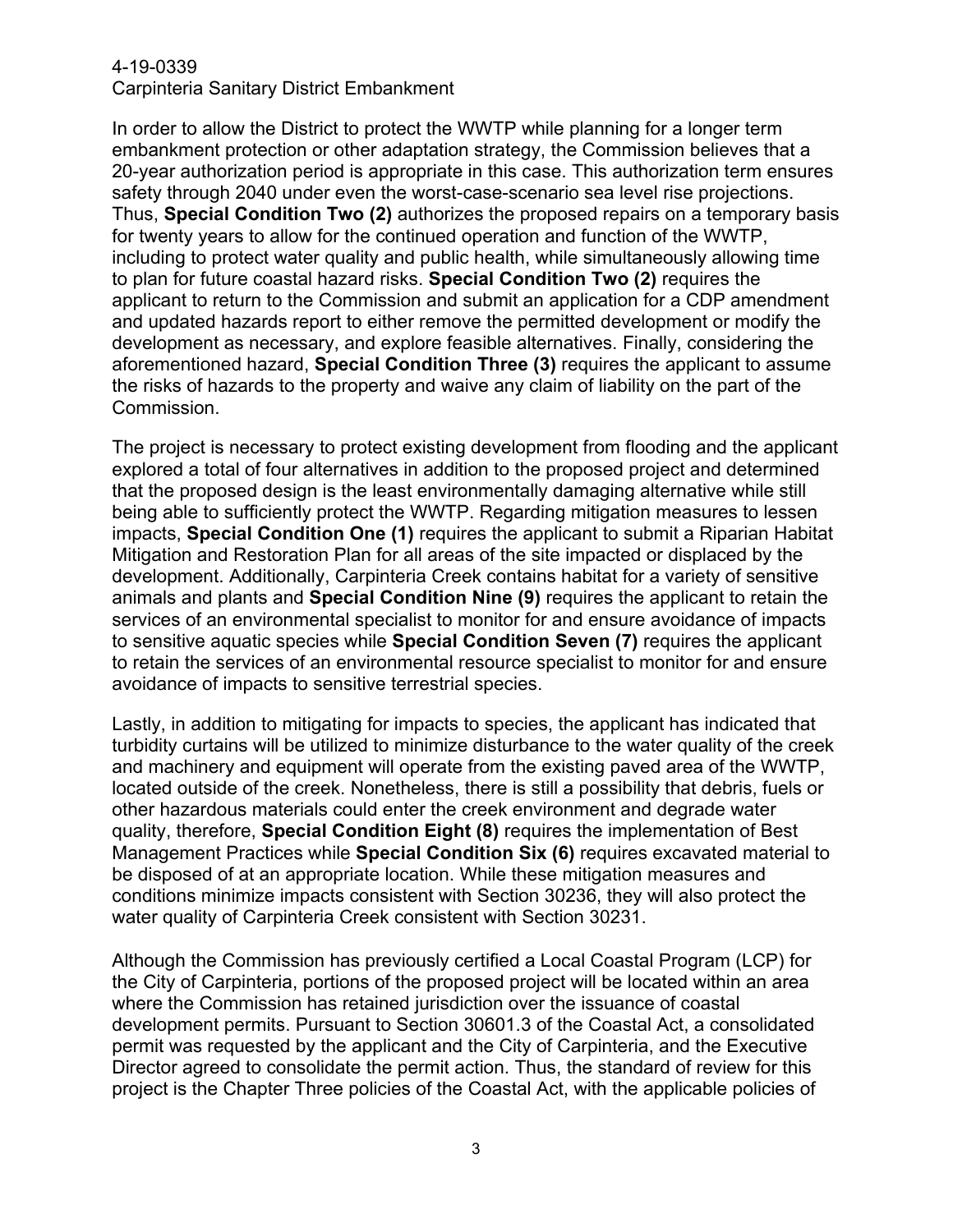the City of Carpinteria LCP used as guidance. As conditioned, the project is consistent with the Chapter Three policies of the Coastal Act. Therefore, Staff recommends that the Commission **approve** CDP No. 4-19-0339 with the proposed conditions. The **motion** and **resolution** to adopt the staff recommendation of approval of the permit can be found on **page 6**.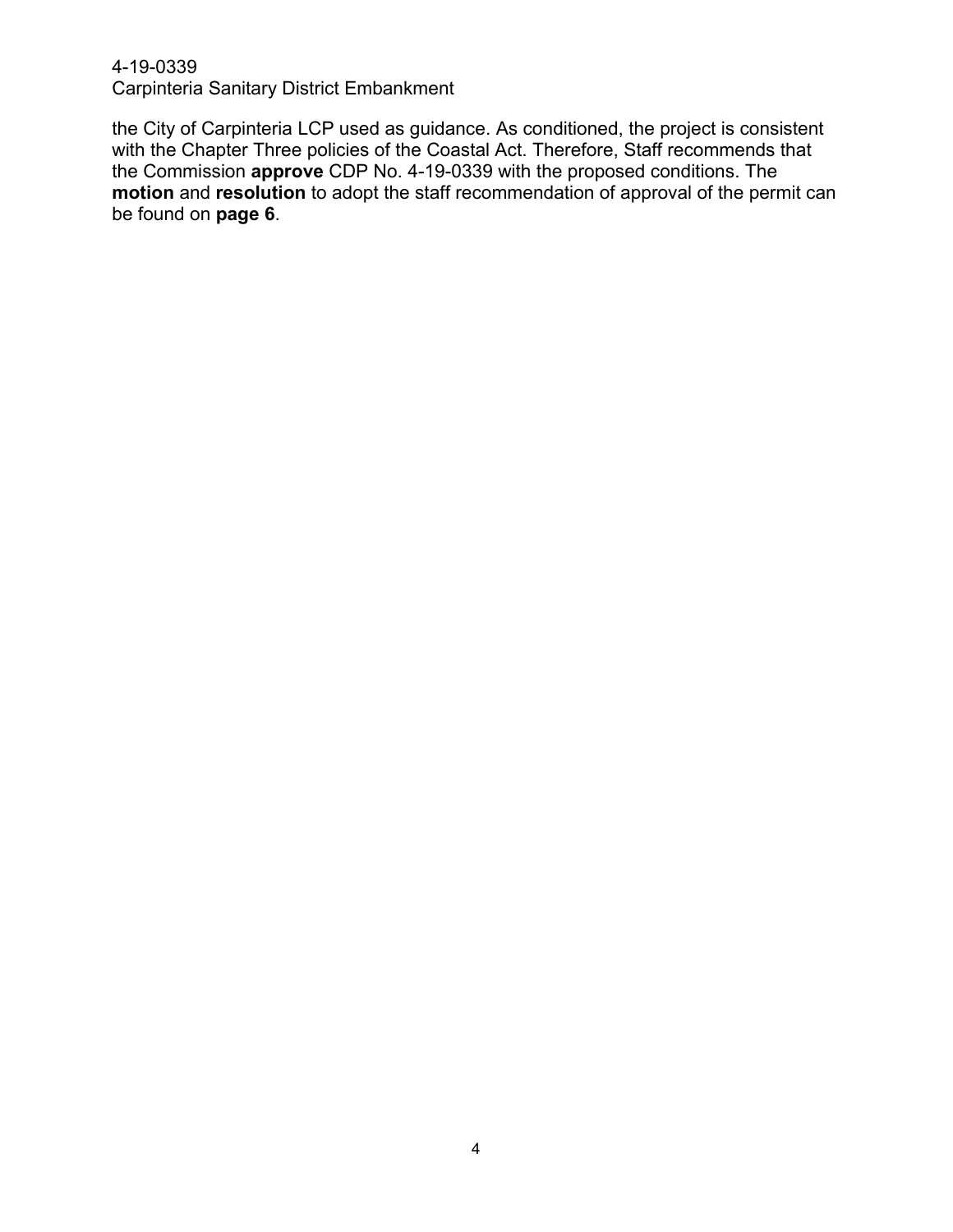# **Table of Contents**

# **APPENDICES**

Appendix A – [Substantive File Documents](#page-27-1)

# **EXHIBITS**

<u> Exhibit 1 – [Vicinity Map](https://documents.coastal.ca.gov/reports/2021/1/W22a/W22a-1-2021-exhibits.pdf)</u> [Exhibit 2 –](https://documents.coastal.ca.gov/reports/2021/1/W22a/W22a-1-2021-exhibits.pdf) Site Aerial Exhibit 3 – [Project Plans](https://documents.coastal.ca.gov/reports/2021/1/W22a/W22a-1-2021-exhibits.pdf)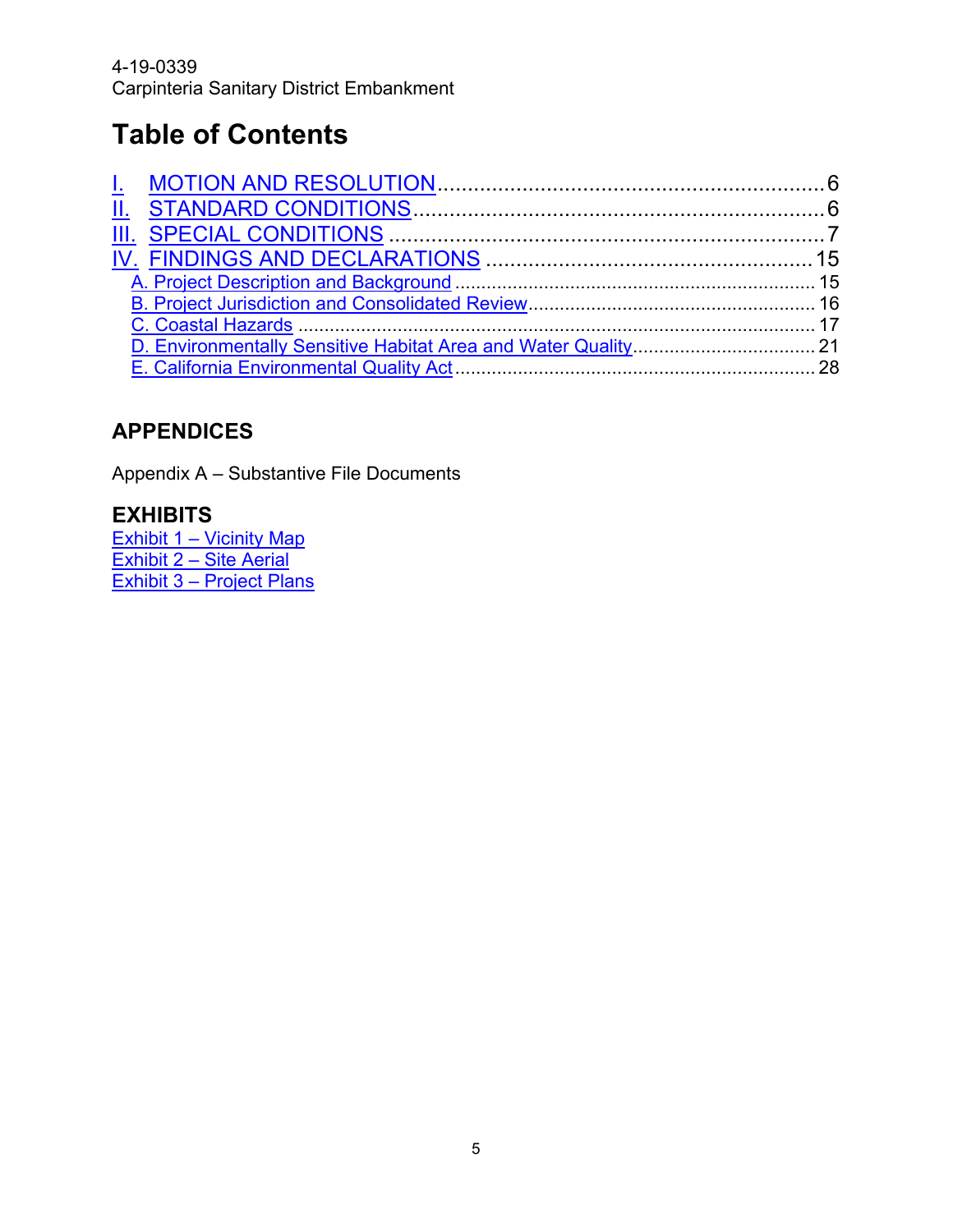# <span id="page-5-0"></span>**I. MOTION AND RESOLUTION**

#### **Motion:**

I move that the Commission approve Coastal Development Permit 4-19-0339 subject to conditions set forth in the staff recommendation.

#### **Staff Recommendation of Approval:**

Staff recommends a **YES** vote on the foregoing motion. Passage of this motion will result in approval of the permit as conditioned and adoption of the following resolution and findings. The motion passes only by affirmative vote of a majority of Commissioners present.

#### **Resolution to Approve the Permit:**

The Commission hereby approves the Coastal Development Permit for the proposed project and adopts the findings set forth below on grounds that the development as conditioned will be in conformity with the policies of Chapter 3 of the Coastal Act. Approval of the permit complies with the California Environmental Quality Act because either 1) feasible mitigation measures and/or alternatives have been incorporated to substantially lessen any significant adverse effects of the development on the environment, or 2) there are no further feasible mitigation measures or alternatives that would substantially lessen any significant adverse impacts of the development on the environment.

# <span id="page-5-1"></span>**II. STANDARD CONDITIONS**

- **1. Notice of Receipt and Acknowledgment**. The permit is not valid and development shall not commence until a copy of the permit, signed by the permittee or authorized agent, acknowledging receipt of the permit and acceptance of the terms and conditions, is returned to the Commission office.
- **2. Expiration**. If development has not commenced, the permit will expire two years from the date on which the Commission voted on the application. Development shall be pursued in a diligent manner and completed in a reasonable period of time. Application for extension of the permit must be made prior to the expiration date.
- **3. Interpretation**. Any questions of intent or interpretation of any condition will be resolved by the Executive Director or the Commission.
- **4. Assignment**. The permit may be assigned to any qualified person, provided assignee files with the Commission an affidavit accepting all terms and conditions of the permit.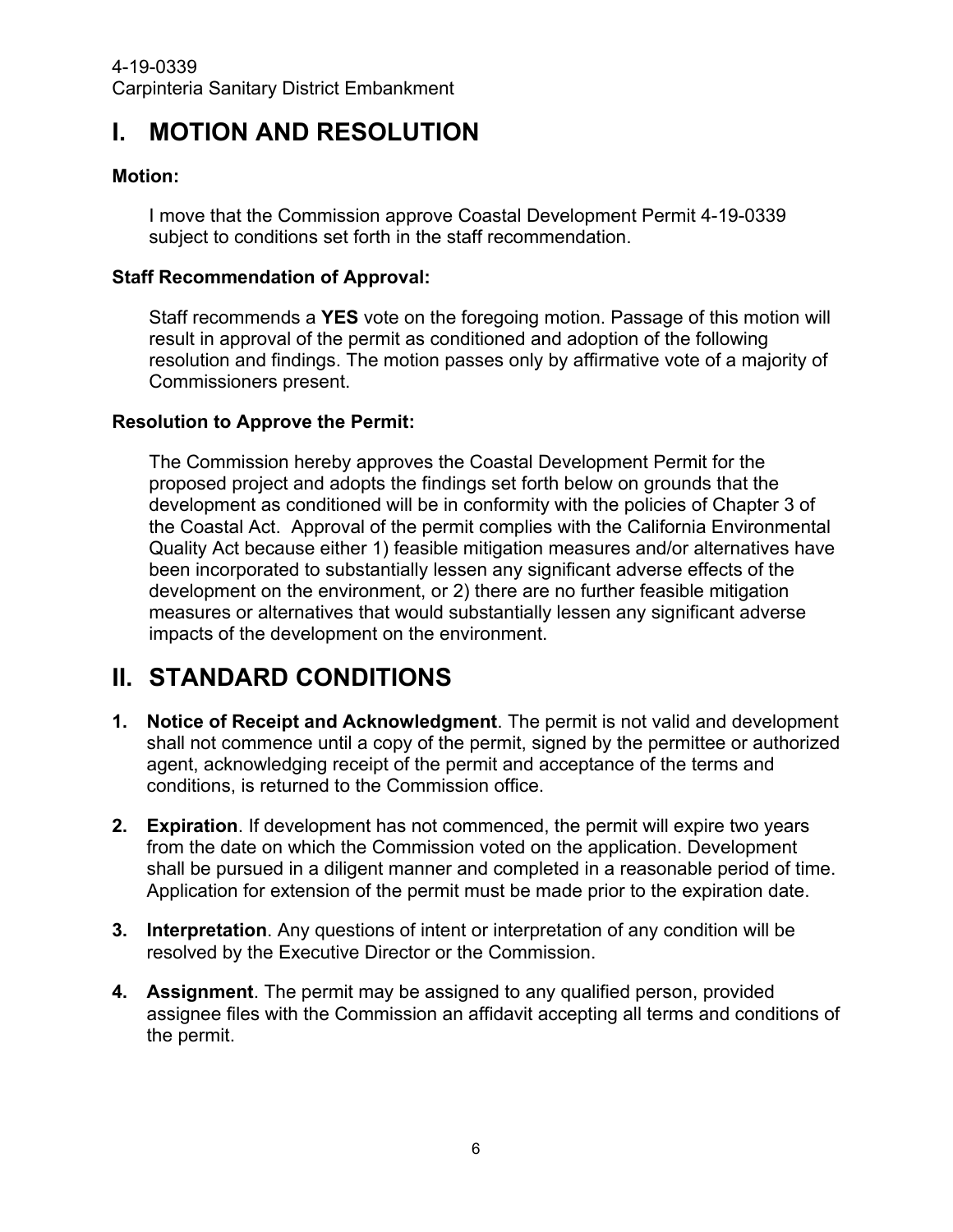**5. Terms and Conditions Run with the Land.** These terms and conditions shall be perpetual, and it is the intention of the Commission and the permittee to bind all future owners and possessors of the subject property to the terms and conditions.

# <span id="page-6-0"></span>**III. SPECIAL CONDITIONS**

### **1. Riparian Habitat Mitigation and Restoration Plan**

Prior to issuance of the Coastal Development Permit, the applicant shall submit, for the review and approval of the Executive Director, a detailed Riparian Habitat Mitigation and Restoration Plan. It shall be prepared by a biologist or environmental resource specialist with qualifications acceptable to the Executive Director, for all areas of habitat in the project site that are 1) temporarily disturbed by grading and construction activities or 2) permanently displaced due to project activities, including the installation of rip-rap, concrete, and other armoring.

Within 60 days of the completion of construction, the applicant shall commence implementation of the approved riparian habitat restoration and mitigation plan. The Executive Director may grant additional time for good cause. The plans shall identify the species, extent, and location of all plant materials to be removed or planted and shall incorporate the following criteria:

A. Technical Specifications

The Restoration Plan shall provide for the following:

- i. Disturbed off-site riparian habitat shall be restored to provide mitigation for all areas of habitat in the project footprint that are permanently displaced by the proposed development, including the approximately 3,025 sq. ft. area where rip-rap, concrete, and other armoring will be placed, at a ratio of 3:1. Therefore, the plan shall identify a minimum of 9,075 square feet (0.208 acres) of off-site riparian habitat restoration. The mitigation shall be implemented in a suitable location off-site, subject to the review and approval of the Executive Director, that is restricted in perpetuity from development or is public parkland. The mitigation area shall be delineated on a site plan and shall be located within the coastal zone of the City of Carpinteria, and preferably within the Carpinteria Creek Watershed. All invasive and nonnative plant species shall be removed from the mitigation area. The restoration plan for off-site mitigation may be prepared and implemented in consultation with South Coast Habitat Restoration (SCHR), or another entity acceptable to the Executive Director.
- ii. All areas within the the project site where riparian vegetation has been temporarily disturbed or removed due to construction activities, shall be revegetated at a ratio of 1:1. The project area, including areas of un-grouted rip rap and corrugated sheetpile with concrete backfill, shall be revegetated with native riparian species, including grasses and trees. Only native plant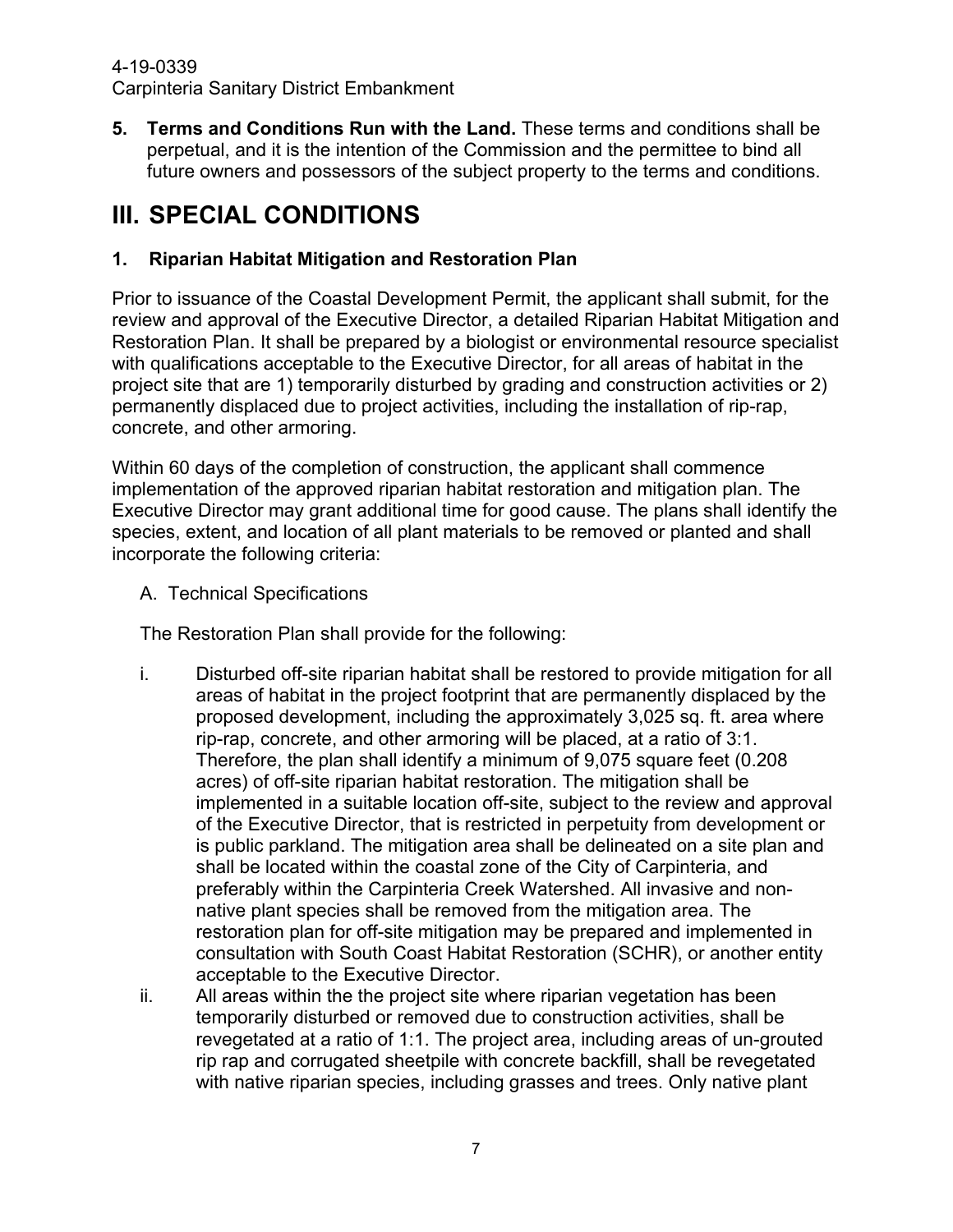species that are appropriate for a riparian habitat area shall be planted. All invasive and non-native plant species shall be removed from the project site.

- iii. The plan shall specify restoration goals and specific performance standards to judge the success of the restoration effort. The plan shall also provide information on removal methods for exotic species, salvage of existing vegetation, revegetation methods and vegetation maintenance. The plan shall further include details regarding the types, sizes, and location of plants to be placed within the mitigation and revegetation areas. Only native plant species appropriate for a riparian environment and which are endemic to the Carpinteria Creek watershed shall be used. All plant species shall be of local genetic stock. No plant species listed as problematic and/or invasive by the California Native Plant Society, the California Invasive Plant Council, or by the State of California shall be employed or allowed to naturalize or persist on the site. No plant species listed as a "noxious weed" by the State of California or the U.S. Federal Government shall be utilized or maintained within the property. Successful site restoration shall be defined as revegetation of native plant species onsite that is adequate to provide 90% coverage by the end of the five (5) year monitoring period and is able to survive without additional outside inputs, such as supplemental irrigation. The plan shall also include a detailed description of the process, materials and methods to be used to meet the approved goals, performance standards, the preferable time of year to carry out restoration activities, and a description of the interim supplemental watering requirements that will be necessary.
- B. Monitoring Program
- i. A monitoring program shall be implemented to monitor the riparian habitat restoration/revegetation for compliance with the specified guidelines and performance standards. The applicant shall submit, upon completion of the initial planting, a written report prepared by a qualified resource specialist, for the review and approval of the Executive Director, documenting the completion of the initial planting/revegetation work. This report shall also include photographs taken from pre-designated sites (annotated to a copy of the site plans) documenting the completion of the initial planting/revegetation work.
- ii. Five years from the date of issuance of this coastal development permit, the applicant shall submit for the review and approval of the Executive Director, a Riparian Habitat Restoration Monitoring Report, prepared by a qualified biologist or Resource Specialist, that certifies the off-site restoration/mitigation and onsite revegetation is in conformance with the restoration plan approved pursuant to this Special Condition. The monitoring report shall include photographic documentation of plant species and plant coverage.
- iii. If the monitoring report indicates the vegetation and restoration is not in conformance with, or has failed to meet, the performance standards specified in the restoration plan approved pursuant to this permit, the applicant, or its successors in interest, shall submit a revised or supplemental restoration plan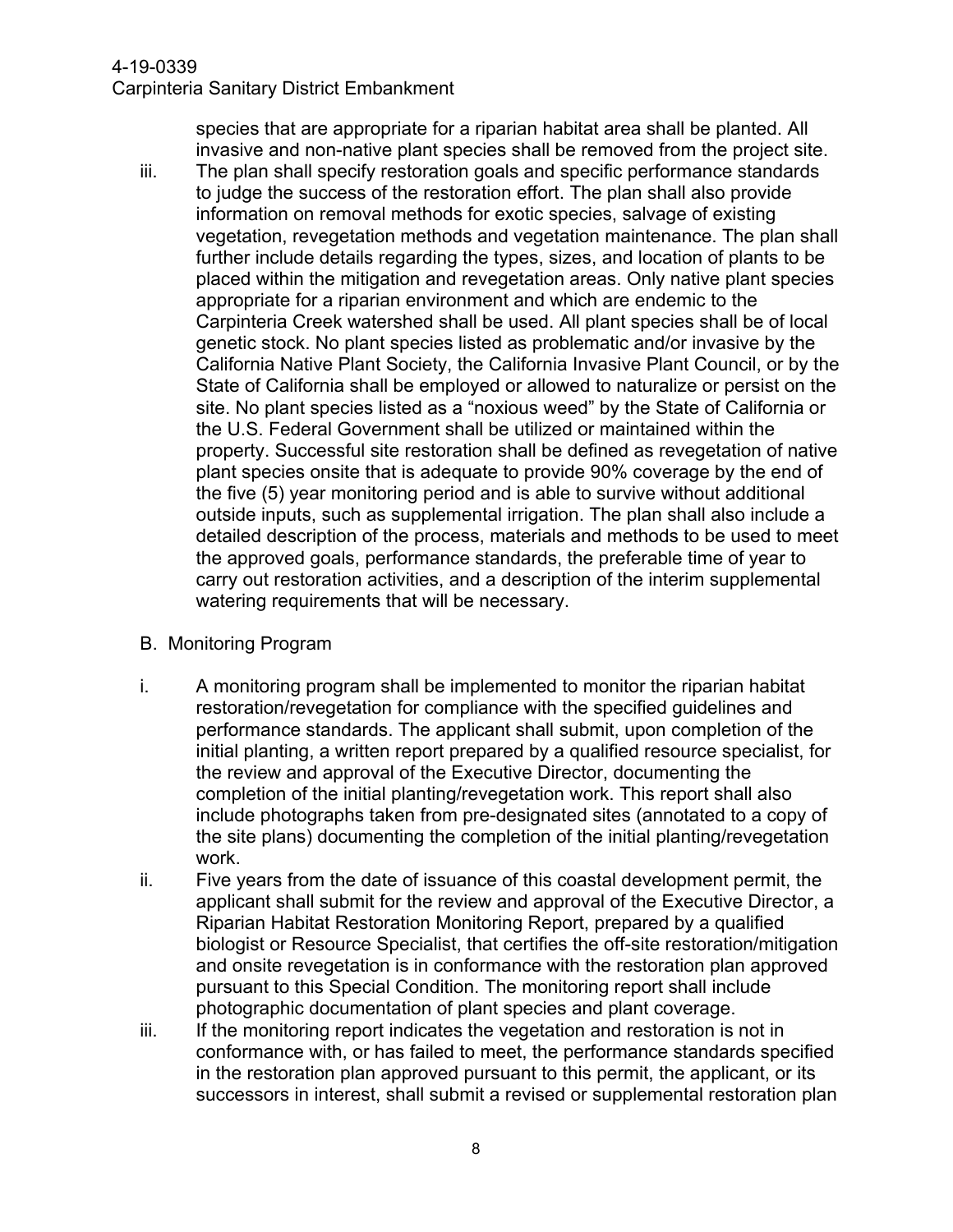for the review and approval of the Executive Director. The revised restoration plan must be prepared by a qualified biologist or resource specialist and shall specify measures to remediate those portions of the original plan that have failed or are not in conformance with the original approved plan.

#### **2. Length of Development Authorization**

- A. The approved development is authorized for 20 years from the date of approval [i.e., through January 13, 2041]. By acceptance of this CDP, the Applicant acknowledges and agrees that the development authorized pursuant to this CDP is thus interim and temporary, and is permitted for the time frame identified in order to provide a reasonable period of time for the Permittee to evaluate future risk of coastal hazards as influenced by sea level rise and to plan, develop, and implement any necessary responses to coastal hazards including adaptation or relocation alternatives, to ensure minimization of risk in the long term, and to address any coastal resource impacts associated with maintaining the subject development at this location (e.g., impacts associated with any coastal hazards protection measures, such as flood wall or embankment maintenance or expansion).
- B. Prior to the expiration of the authorization period of the development (i.e., before January 13, 2041), the Permittee or its successors shall submit to the Commission an application for a CDP amendment to either (a) remove the approved development in its entirety and restore the affected areas to their predevelopment condition, or (b) extend the length of time the development is authorized and modify its design as needed to ensure consistency with the Coastal Act. If a complete application is filed before the end of the authorization period, the authorization period shall be automatically extended until the time the Commission acts on the application.
- C. The required amendment application shall conform to the Commission's permit filing regulations at the time and shall at a minimum include, along with other required information, a Coastal Hazards Analysis and Adaptation Plan that provides a clear long-term plan to ensure that the approved development minimizes flood hazard risks to the wastewater treatment plant through at least the year 2100. The plan shall include:
	- i. Information on flood conditions and other coastal hazards in the project area obtained through periodic monitoring and recording of conditions in the project area during extreme tide and storm events. The information should include an assessment of cumulative changes to the approved development's coastal hazard risk over time.
	- ii. A geotechnical analysis of current and future coastal hazards in the project area taking into account local sea level rise, considering mediumhigh risk aversion and extreme (H++) risk aversion scenarios, and based on the best available science at the time of plan preparation. The analysis shall address flooding associated with large storm events (the 100-year storm or greater), accounting for the confluence of riverine and coastal flooding.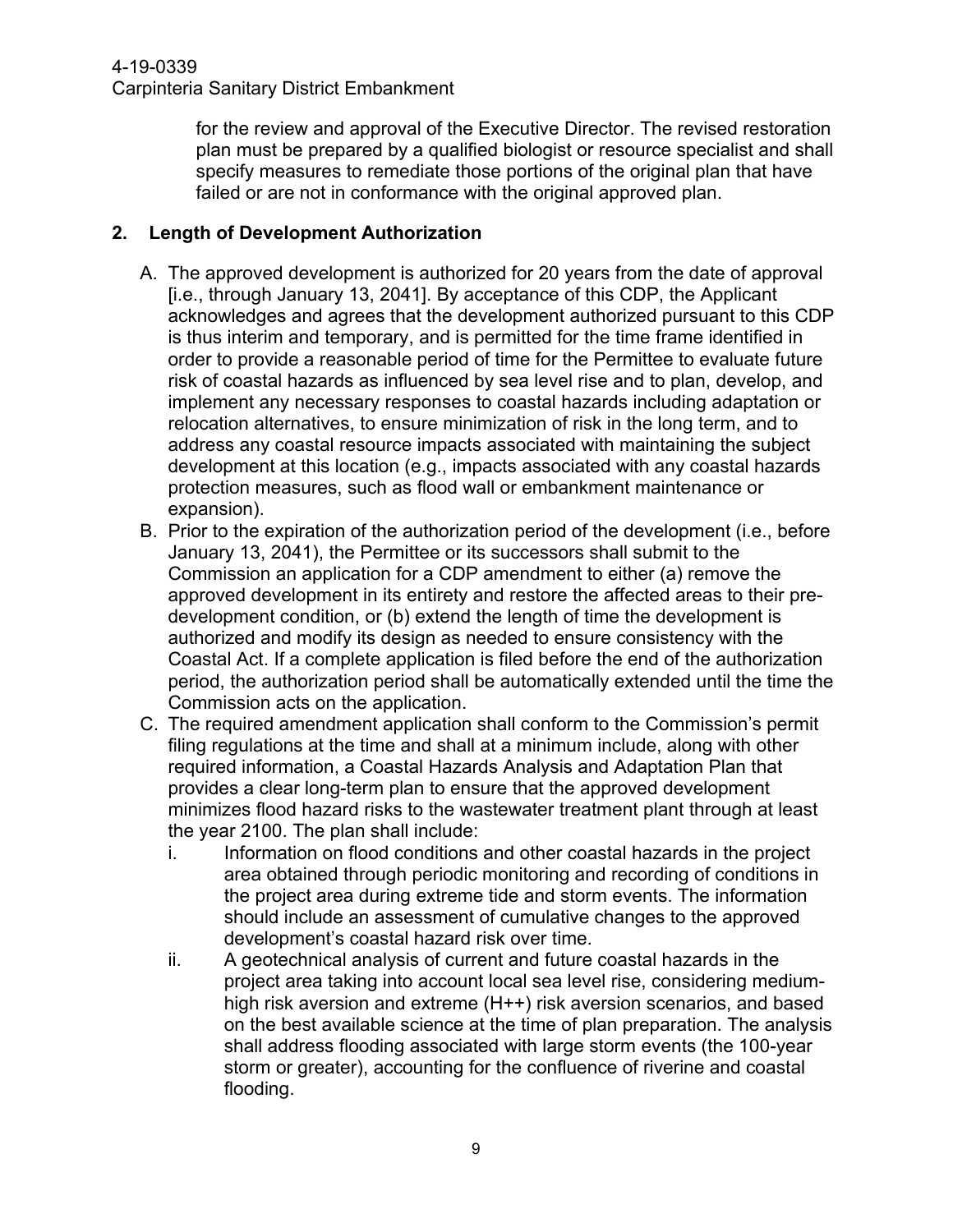- iii. An engineering analysis evaluating the impacts of flooding and other coastal hazards [as determined in the geotechnical analysis in (ii) above] through at least the year 2100 on the development and the wastewater treatment plant.
- iv. An evaluation of alternatives to the development approved in the subject CDP and wastewater treatment plant to address any coastal hazard vulnerabilities identified, including but not limited to alternatives involving interim flood-proofing measures (e.g. design changes to the permitted development elevation of wastewater treatment plant structures) as well as relocation of the wastewater treatment plant over the longer-term to an area safe from flooding and other coastal hazards. The information concerning these alternatives must be sufficiently detailed to enable the Coastal Commission to evaluate the feasibility of each alternative for addressing consistency with the Coastal Act, including whether the alternatives minimize risks from coastal hazards and assure stability and structural integrity; and how the alternatives impact coastal resources. The analysis shall include a feasibility analysis of the alternatives that evaluates and considers all potential constraints, including geotechnical and engineering constraints, potential phasing options with timelines, project costs, and potential funding options.
- v. A plan for protecting, adapting, relocating, or otherwise changing the current development and the wastewater treatment plant if necessary to maintain safety from flooding and other coastal hazards at defined times beyond the initial 20-year authorization (e.g. 2061, 2071, etc.) or in response to defined triggers in order to minimize risk and assure stability and structural integrity in the long-term (at least through the year 2100), including expected timeframes for any necessary land acquisition, planning, permitting, design, and construction.

#### **3. Assumption of Risk**

A. By acceptance of this permit, the Permittee acknowledges and agrees (a) that the site may be subject to hazards, including but not limited to erosion, and flooding; (b) to assume the risks to the Permittee and the property that is the subject of this permit of injury and damage from such hazards in connection with this permitted development; (c) to unconditionally waive any claim of damage or liability against the Commission, its officers, agents, and employees for injury or damage from such hazards; and (d) to indemnify and hold harmless the Commission, its officers, agents, and employees with respect to the Commission's approval of the project against any and all liability, claims, demands, damages, costs (including costs and fees incurred in defense of such claims), expenses, and amounts paid in settlement arising from any injury or damage due to such hazards.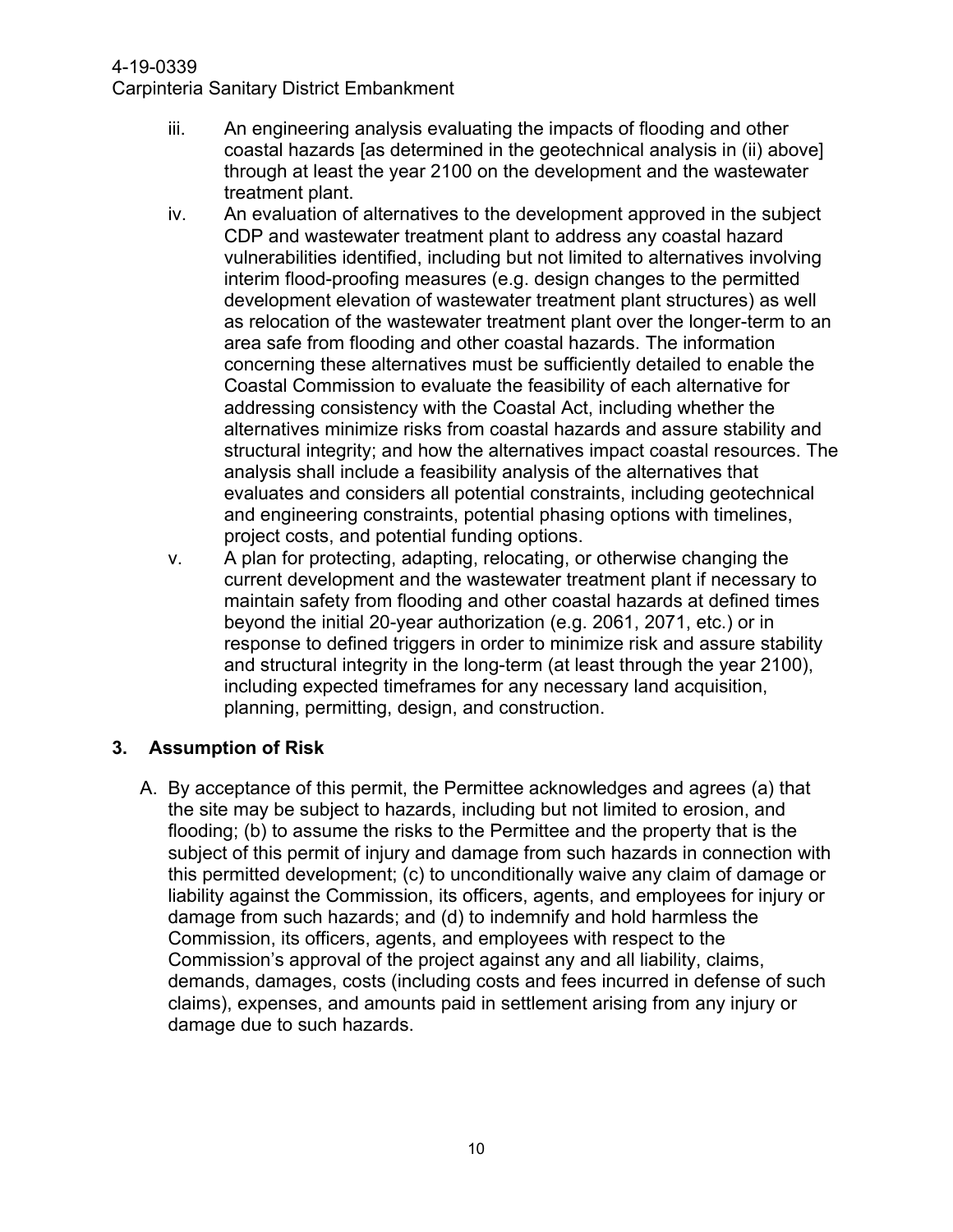#### 4-19-0339

Carpinteria Sanitary District Embankment

B. Prior to the issuance of this Coastal Development Permit, the applicant shall submit a written agreement, in a form and content acceptable to the Executive Director, incorporating all of the above terms of this condition.

### **4. Required Approvals**

By acceptance of this permit, the applicant agrees to obtain all other State or Federal permits that may be necessary for any aspect of the proposed project (including permits from the California Department of Fish and Wildlife, Regional Water Quality Control Board and the U.S. Army Corps of Engineers). Any proposed changes to the approved final plan that may be required by any other agency shall be reported to the Executive Director. No changes to the approved final plan shall occur without a Commission amendment to this coastal development permit unless the Executive Director determines that no amendment is legally required.

### **5. Right of Entry**

Prior to the issuance of this Coastal Development Permit, the applicant shall submit to the Executive Director for review and written approval, evidence of a Right of Entry (ROE) from the California Department of Parks and Recreation (Parks). The ROE shall reflect Parks' consent to the applicant's development, as conditioned by this permit, of portions of the grouted rip rap located on Parks' property.

### **6. Removal of Excavated Material**

Prior to issuance of the Coastal Development Permit, the applicant shall provide evidence to the Executive Director of the location of the disposal site for all excess excavated material from the site. If the disposal site is located in the Coastal Zone, the disposal site must have a valid coastal development permit for the disposal of fill material. If the disposal site does not have a coastal permit, such a permit will be required prior to the disposal of material.

### **7. Sensitive Species Surveys**

The applicant shall retain the services of a qualified biologist or environmental resource specialist (hereinafter, "environmental resources specialist") with appropriate qualifications acceptable to the Executive Director, to conduct surveys of sensitive species (including birds and other terrestrial and marine species) and to monitor all project operations. At least 30 calendar days prior to commencement of any project activities, the applicant shall submit the name and qualifications of the environmental resource specialist, for the review and approval of the Executive Director. The applicant shall have the environmental resource specialist ensure that all project activities are carried out consistent with the following:

> A. The environmental resource specialist shall conduct surveys of sensitive species (e.g. raptors, California least tern, black-crowned night herons, great blue herons, snowy egrets, or other sensitive species) no more than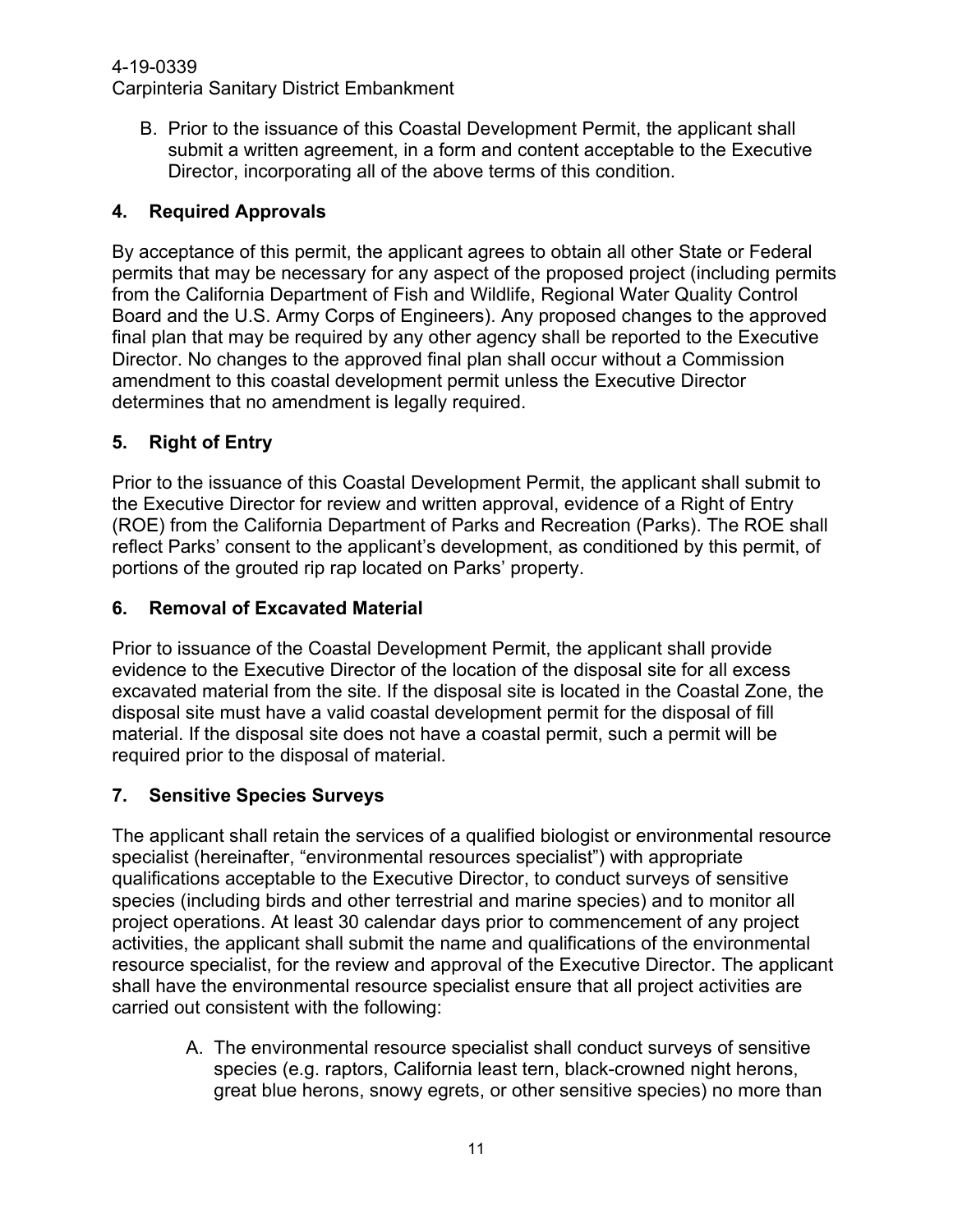two weeks before any project activities to detect any active sensitive species, reproductive behavior, and active nests within 500 feet of the project site. Follow-up surveys must be conducted 3 calendar days prior to the initiation of construction. The environmental resource specialist shall be onsite during project activities to observe/identify any sensitive species/breeding behavior/nests active within 300 feet (500 feet for raptors/owls) of any project activities.

- B. In the event that any sensitive species are present in the project area but do not exhibit reproductive behavior and are not within the estimated breeding/reproductive cycle of the subject species, the environmental resource specialist shall implement a resource avoidance program with sufficient buffer areas to ensure adverse impacts to such resources are avoided. The applicant shall also immediately notify the Executive Director of the presence of such species and which of the above actions are being taken. If the presence of any such sensitive species requires review by the United States Fish and Wildlife Service and/or the California Department of Fish and Wildlife, then no development activities shall be allowed or continue until any such review and authorizations to proceed are received from the relevant agency, subject to the approval of the Executive Director.
- C. If an active nest of a federally or state-listed threatened or endangered species, bird species of special concern, or any species of raptor or heron is found, the applicant shall notify the appropriate State and Federal agencies within 24 hours, and shall develop an appropriate action specific to each incident. The applicant shall notify the California Coastal Commission in writing by facsimile or e-mail within 24 hours and consult with the Commission regarding determinations of State and Federal agencies.
- D. If an active nest of any federally or state listed threatened or endangered species, species of special concern, or raptor, least tern, blackcrowned night heron, great blue heron, snowy egret, or other sensitive species is found within 300 feet of construction activities (500 feet for raptors), the applicant shall retain the services of an environmental resources specialist with experience conducting bird and noise surveys, to monitor bird behavior and construction noise levels. The applicant shall ensure that the environmental resources specialist is present at all relevant construction meetings and during all significant construction activities (those with potential noise impacts) to ensure that nesting birds are not disturbed by construction related noise. The applicant shall ensure that the environmental resources specialist shall monitor birds and noise during all periods of project activities. Activities may occur only if construction noise levels are at or below a peak of 65 dB at the nest site(s). If construction noise exceeds a peak level of 65 dB at the nest site(s), sound mitigation measures such as sound shields, blankets around smaller equipment, mixing concrete batches off-site, use of mufflers, and minimizing the use of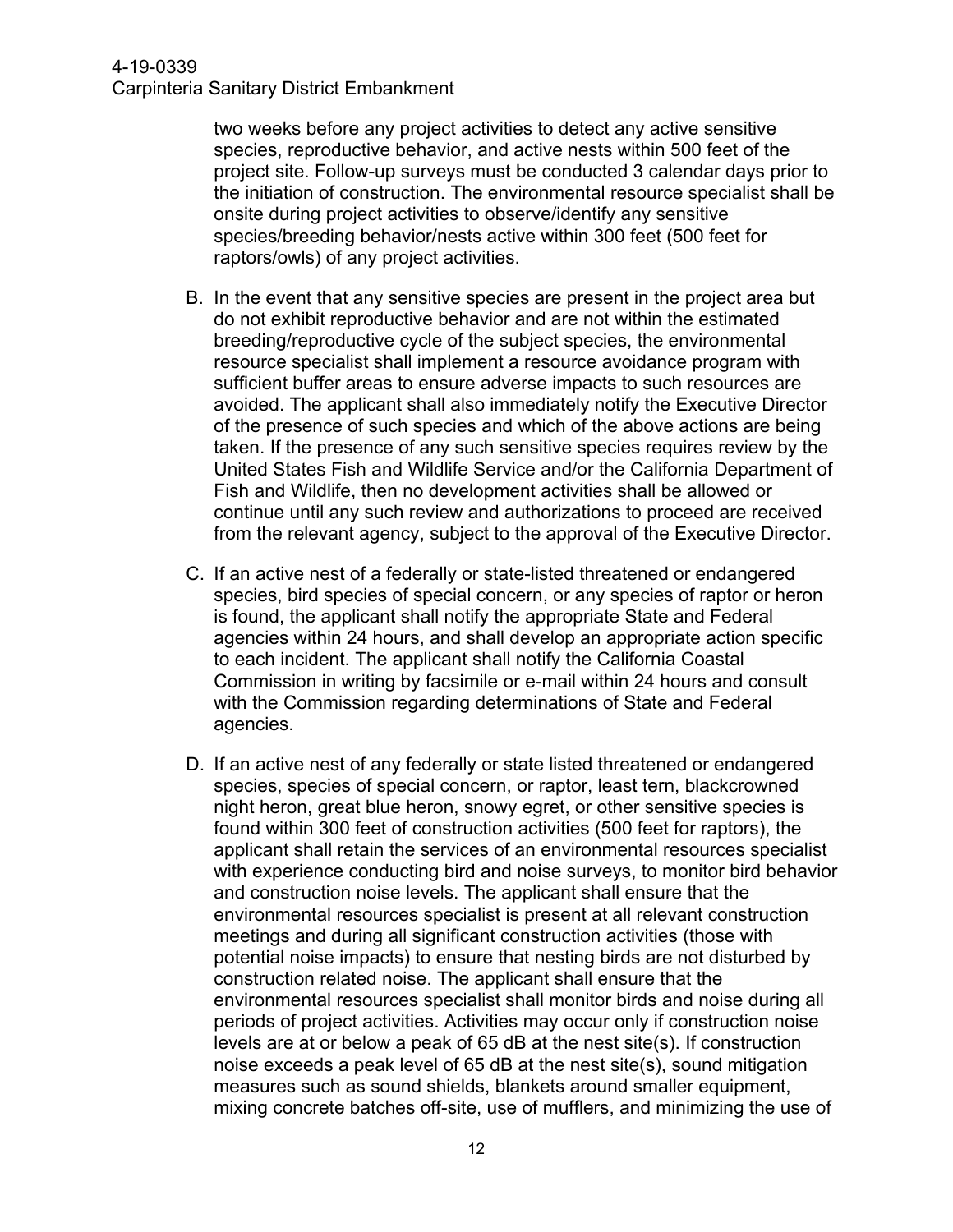back-up alarms shall be employed. If these sound mitigation measures do not sufficiently reduce noise levels, construction within 300 ft. (500 ft. for raptors) of the nesting trees/areas shall cease and shall not recommence until either new sound mitigation can be employed or nesting is complete.

- E. The applicant shall ensure that the environmental resources specialist is present during all project activities. If the environmental resource specialist becomes aware of any breach in permit compliance or any unforeseen sensitive habitat issues, the environmental resources specialist shall so inform the applicant, and the applicant will cease work. If significant impacts or damage occur to sensitive habitats or to wildlife species, the applicant shall be required to develop and implement a revised, or supplemental, program to adequately mitigate such impacts. The revised, or supplemental, program shall be submitted to the Executive Director for review and approval.
- F. For the purpose of this special condition, "sensitive species" shall be taken to mean any special-status wildlife species. Special-status species are species listed as: Endangered, Threatened, or Rare under the federal or state Endangered Species Acts; Candidate Species, California Fully Protected Species, and, pursuant to CEQA Guidelines Section 15380(d), all other species tracked by the California Natural Diversity Database (CNDDB), which are considered by the California Department of Fish and Wildlife to be those species of greatest conservation concern; and locally important species including raptors, herons, and songbirds.

#### **8. Best Management Practices**

By acceptance of this permit the applicant agrees to comply with the following construction related requirements:

- A. Work shall be confined to the time period between June 1 October 31, which is during the dry season and outside the estimated peak period of tidewater goby spawning and the outside the non-migration period of steelhead trout. If the situation warrants a limited extension, this period may be extended for a limited period of time if approved by the Executive Director.
- B. No construction material, debris, or waste shall be placed or stored where it may enter sensitive habitat, receiving waters, or be subject to wind, rain, or other erosion or dispersion. Any and all debris resulting from construction activities shall be removed immediately. Any debris inadvertently discharged into coastal waters shall be recovered immediately and disposed of consistent with the requirements of this coastal development permit.
- C. Construction vehicles shall be restricted to designated haul routes. Construction equipment and materials shall be stored only in designated staging locations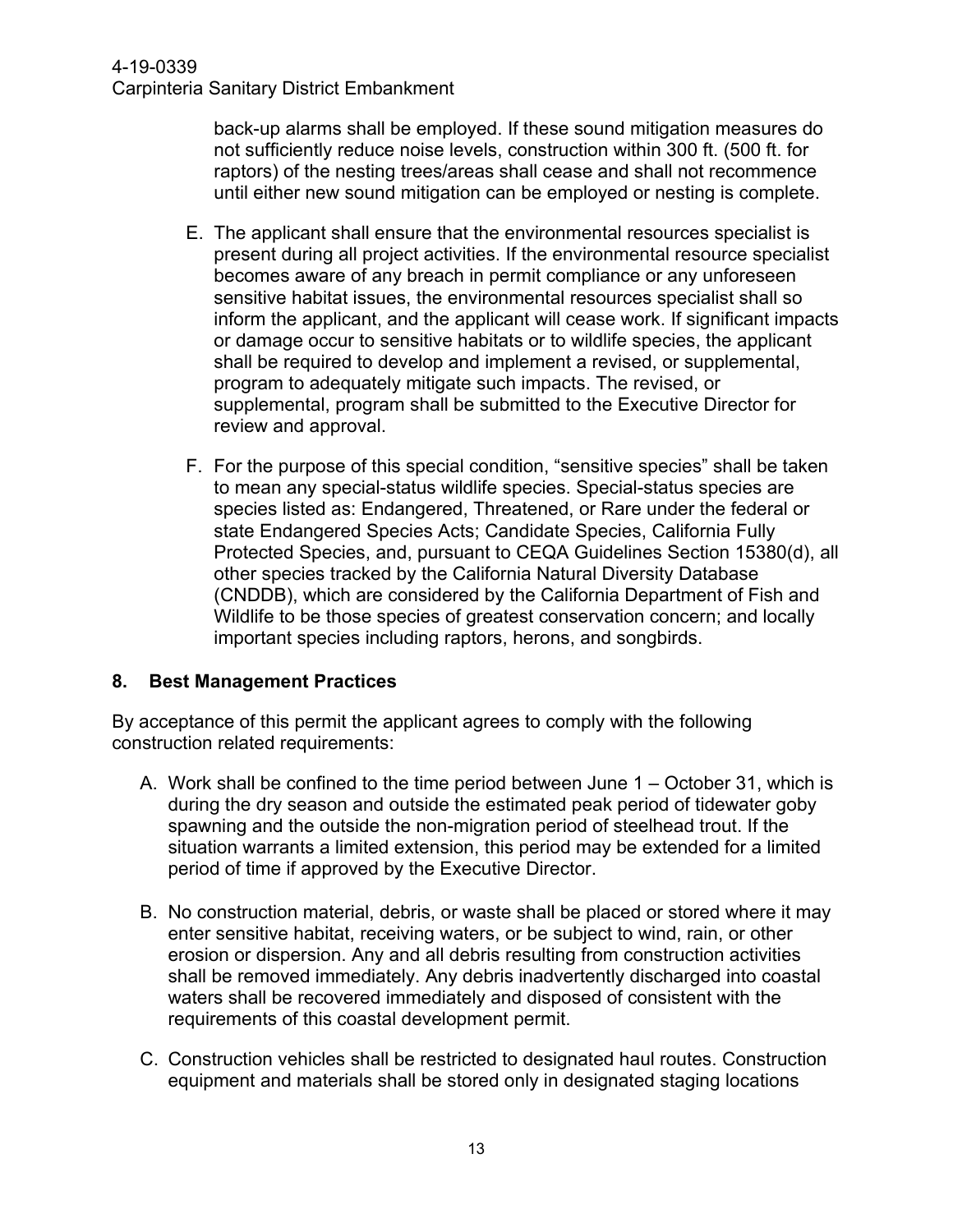#### 4-19-0339

Carpinteria Sanitary District Embankment

within paved areas of the wastewater treatment plant (WWTP). Equipment shall not be in contact with coastal waters at any time.

- D. Any fueling and maintenance of construction equipment shall occur within upland areas outside of environmentally sensitive habitat areas or within designated staging areas. Mechanized heavy equipment and other vehicles used during the construction process shall not be refueled or washed within 100 feet of coastal waters.
- E. Fuels, lubricants, and solvents shall not be allowed to enter coastal waters, sensitive habitat, or wetlands. Hazardous materials management equipment including oil containment booms and absorbent pads shall be available immediately on-hand at the project site, and a registered first-response, professional hazardous materials clean-up/remediation service shall be locally available on call. Any accidental spill shall be rapidly contained and cleaned up.
- F. Best Management Practices (BMPs) shall be implemented to control erosion from the disturbed area and prevent sediment and potential pollutants from entering coastal waters and/or sensitive habitat.
- G. Non-native or invasive plant species shall be removed by hand where feasible, and herbicide use shall be prohibited.

#### **9. Sensitive Aquatic Species Protection Plan**

The applicant shall retain the services of a qualified biologist or environmental resource specialist with experience handling tidewater gobies or other sensitive aquatic species and with the requisite permit(s) and experience in the application of standard survey, capture, and handling methods for tidewater gobies and other sensitive aquatic species. At least 30 days prior to commencement of any onset of work, the applicant shall submit the name and qualifications of the qualified biologist or environmental resources specialist, for the review and approval of the Executive Director. When project activities are occurring while there is water in the lower reaches of the creek, the applicant will exclude tidewater gobies and other sensitive aquatic species from the project area by following the actions:

- A. The applicant shall ensure that the qualified biologist or environmental resource specialist retained by the applicant conducts a training session for all operations and maintenance personnel prior to the onset of work. The training shall include a description of the tidewater goby, southern steelhead, and other sensitive aquatic species; their habitats; the specific measures that are being implemented to protect sensitive aquatic species during project activities; and the project limits.
- B. The applicant shall ensure that the qualified biologist or environmental resource specialist and a crew working under his/her direction clears all fish, including tidewater gobies, from the area to be disturbed for project activities. The capture, handling, exclusion, and relocation activities identified by the qualified biologist or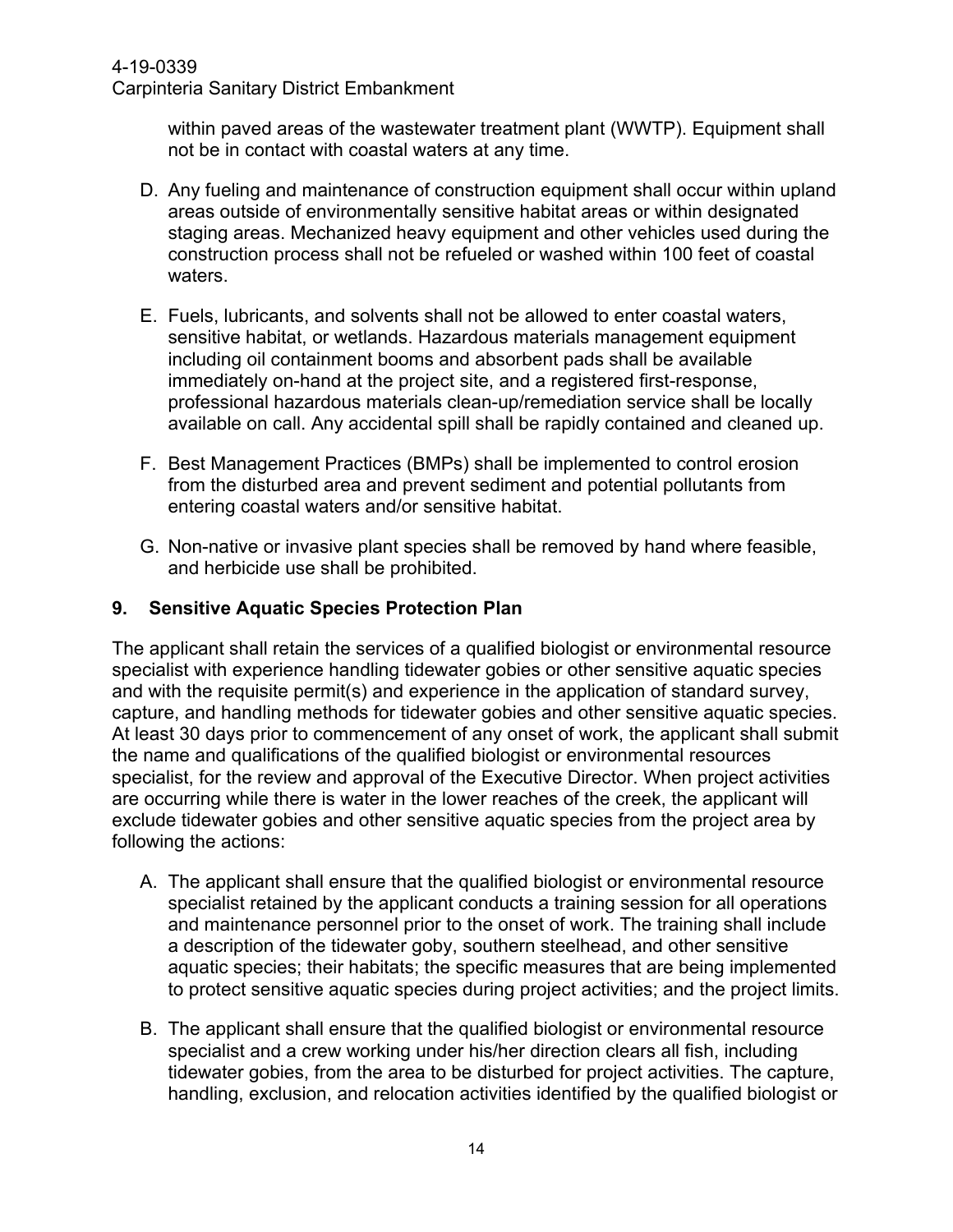environmental resource specialist will be completed no earlier than 48 hours before project activities begin in order to minimize the probability that listed species will recolonize the affected areas during the work.

C. Following project activities, and annually for the duration of the permit, the applicant shall ensure that a qualified biologist or environmental resource specialist completes post project activity surveys, for the review of the Executive Director, for tidewater gobies and other sensitive aquatic species.

# <span id="page-14-0"></span>**IV. FINDINGS AND DECLARATIONS**

# <span id="page-14-1"></span>**A. Project Description and Background**

The proposed project is a repair of a concrete embankment located along the western bank of Carpinteria Creek, beginning approximately 800 feet upstream of where Carpinteria Creek exits into the Pacific Ocean **[\(Exhibit](https://documents.coastal.ca.gov/reports/2021/1/W22a/W22a-1-2021-exhibits.pdf) 2)**. The embankment comprises the eastern boundary of a wastewater treatment plant (WWTP) owned and operated by the Carpinteria Sanitary District (CSD), a municipal wastewater entity that serves the greater Carpinteria Valley, which includes the City of Carpinteria and portions of unincorporated Santa Barbara County. The existing embankment protects the WWTP from heavy flows within Carpinteria Creek by deflecting water away from the WWTP as it flows downstream and toward the ocean. The proposed project is designed to repair damage sustained by the foundation of the embankment that occurred following the Thomas Fire in December 2017 and a subsequent debris flow event on January 9, 2018.

The Thomas Fire was a large wildfire that began on December 4, 2017, in unincorporated Ventura County and grew to encompass an area of 281,893 acres in both Ventura and Santa Barbara Counties until it was 100 percent contained on January 12, 2018. On the morning of January 9, 2018, while the Thomas Fire was still burning, an extreme rain event resulted in an estimated 0.5 inches of rainfall within a five-minute period. Because the area had recently burned, the extreme rain event quickly led to a series of debris flows within the watersheds of the area, including Carpinteria Creek, and caused significant damage to natural habitats and development in the area.

The CSD wastewater treatment plant and the concrete embankment were constructed in the 1960s prior to the passage of Proposition 20 and the Coastal Act. The embankment is approximately 400 feet long and is comprised of a series of concrete filled sacks topped with a uniform layer of concrete. At the base of the embankment, corrugated sheet pile had been installed five feet from the toe over a length of 344 feet and backfilled with concrete to create a five-foot-wide footing. Following the debris flow, the embankment was completely covered in mud and debris. CSD staff were concerned that the embankment and footing had possibly sustained damage; however, due to the accumulation of sediment from the debris flow they were unable to assess the extent of any potential damage.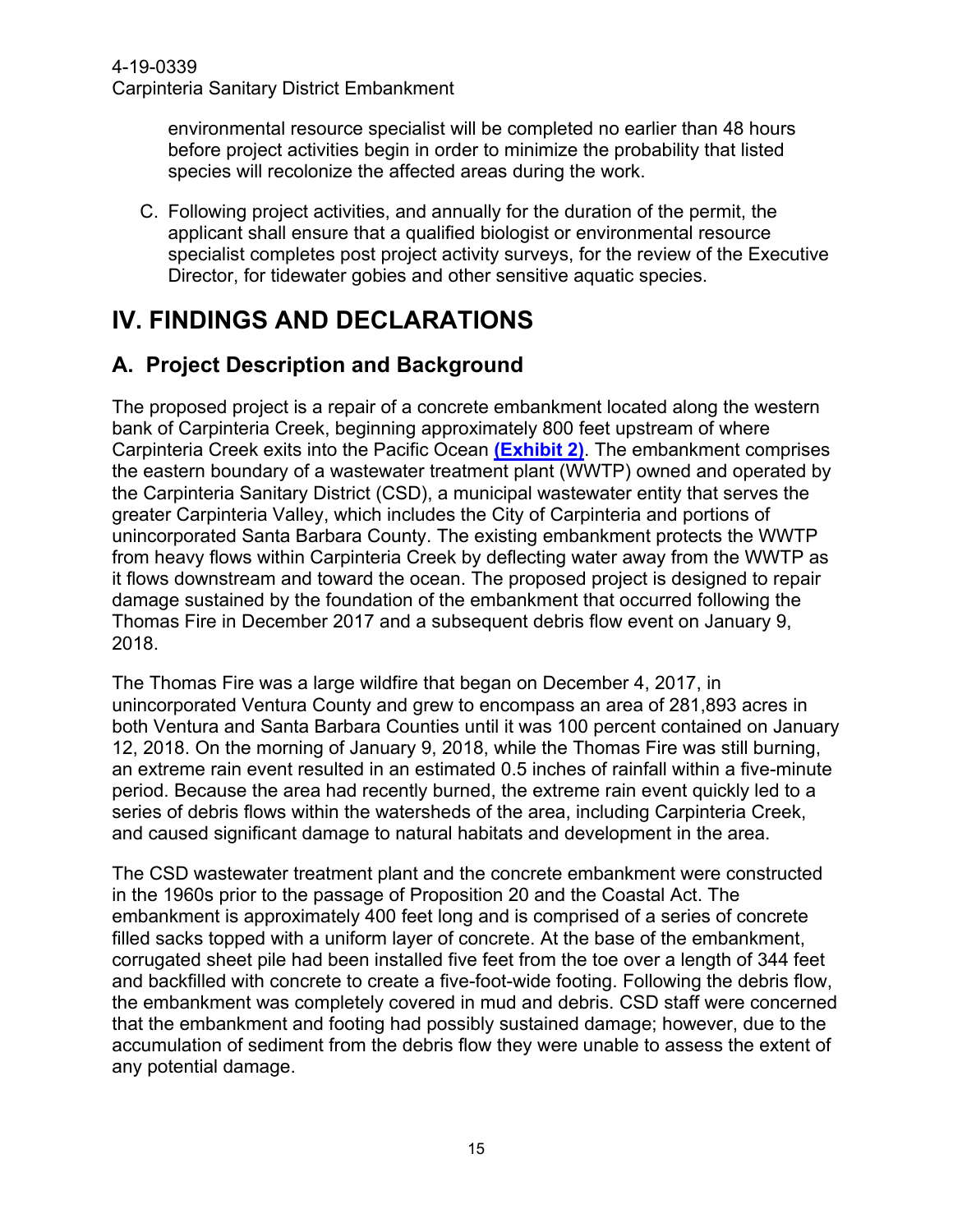In May 2018 the Commission approved Waiver No. 4-18-0303-W, which allowed the CSD to remove soil, vegetation, and debris from the stream in order to assess the condition of the embankment and the sheet pile foundation. That investigation found that while the embankment was relatively intact, the sheet pile and footing had been severely damaged and undermined at several locations. Through the investigation, it was also determined that the damage and voids to and within the footing represented a significant vulnerability that could result in failure of the embankment and threaten the stability of the WWTP.

With the information obtained from the investigation, the CSD then began exploring permanent repairs for the embankment footing. However, as of October 2018, the CSD did not have a feasible permanent repair design identified. Considering the approaching Winter 2018 rainy season and anticipated high water flows within Carpinteria Creek, the CSD was concerned that a final design to repair the embankment would not be ready in time to protect the WWTP. As such, on October 18, 2018, the Executive Director issued Emergency Permit No. G-4-18-0024 for temporary stabilization of the embankment consisting of: placement of 1-ton gradation grouted rip rap for a distance of 10 feet at the northernmost end of the embankment, installation of H-piles and steel plating along 200 feet of the middle portion of the embankment, and placement of ½-ton gradation un-grouted rip rap along the downstream 170 feet of the embankment .

The temporary stabilization authorized in Emergency Permit No. G-4-18-0024 successfully withstood the 2018-2019 rains and in April, 2019 the CSD submitted the subject application to retain the 1-ton gradation grouted rip rap (total area of 1,155 sq. ft.) and the ½-ton gradation un-grouted rip rap (total area 1,260 sq. ft.). The subject application also includes removal of the H-piles and steel plating installed pursuant to the emergency permit, and replacement with 250 feet of corrugated sheet pile with 1,110 sq. ft. of concrete fill as well as planting of native riparian vegetation **[\(Exhibit](https://documents.coastal.ca.gov/reports/2021/1/W22a/W22a-1-2021-exhibits.pdf) 3)**.

# <span id="page-15-0"></span>**B. Project Jurisdiction and Consolidated Review**

The proposed project includes components that are located within the City of Carpinteria Local Coastal Program (LCP) jurisdiction, as well as components within the retained jurisdiction of the Coastal Commission. The City of Carpinteria would typically have jurisdiction over the portions of the project within its respective LCP jurisdiction. However, Section 30601.3 of the Coastal Act authorizes the Commission to process a consolidated coastal development permit application, when certain criteria are satisfied, for the entirety of a proposed project that would otherwise require separate coastal development permits from both a local government with a certified local coastal program and the Commission.

Pursuant to Section 30601.3(a)(2), the applicant, appropriate local government, and the Commission may agree to consolidate a permit action for a project that spans local and state jurisdictions. In this case, the City of Carpinteria submitted a letter to Commission staff dated April 30, 2018, requesting that the Commission assume jurisdiction over all activities associated with the proposed project. The applicant both consented to and facilitated this consolidated jurisdictional process.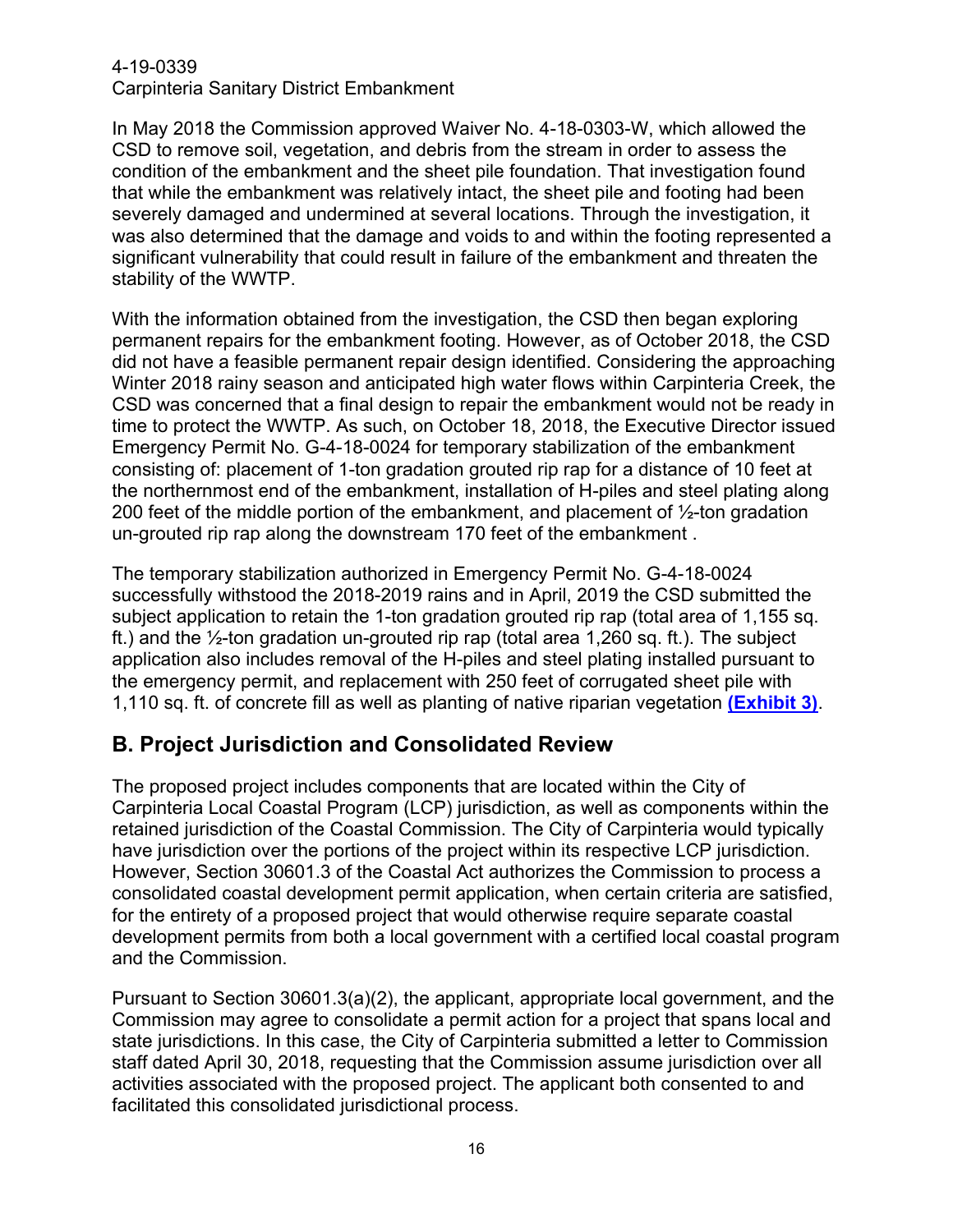The standard of review for a consolidated coastal development permit application submitted pursuant to Section 30601.3(a) is Chapter Three of the Coastal Act (commencing with Section 30200), with the appropriate local coastal program(s) used as guidance. Thus, the standard of review for this project is the Chapter Three policies of the Coastal Act, with the applicable policies of the City of Carpinteria Local Coastal Program (LCP) serving as guidance.

# <span id="page-16-0"></span>**C. Coastal Hazards**

Section 30253 of the Coastal Act States (in relevant part):

New development shall do all of the following:

(a) Minimize risks to life and property in areas of high geologic, flood, and fire hazard.

…

Carpinteria Land Use Plan (LUP) Objective S-4 States:

Minimize the potential risks and reduce the loss of life, property and economic and social dislocations from flooding.

Section 30253 of the Coastal Act and Objective S-4 of the Carpinteria Land Use Plan (LUP) mandate that new development minimize risks to life and property in areas of high geologic, flood, and fire hazard. The subject development is proposed in order to protect critical infrastructure in an area subject to both coastal and fluvial hazards that are anticipated to be exacerbated in the future due to sea level rise.

The project site is located within Carpinteria Creek in the City of Carpinteria (City). The project area includes the western bed, bank, and channel of Carpinteria Creek, upland disturbed areas, the CSD floodwall, and a portion of the paved area of the CSD facility currently used for operating and staging heavy equipment. Specifically, the project area lies approximately 800 feet upstream of where Carpinteria Creek enters the Pacific Ocean, inland of the 4th Street bridge and Union Pacific Railroad bridge **[\(Exhibit](https://documents.coastal.ca.gov/reports/2021/1/W22a/W22a-1-2021-exhibits.pdf) 2)**.

As previously discussed, in order to address damage resulting from debris flows that occurred in January 2018, the proposed project includes retention of repairs constructed pursuant to Emergency Coastal Development Permit G-4-18-0024, including 1-ton gradation grouted rip rap and ½-ton gradation un-grouted rip rap. It also includes removal of the H-piles and steel plating and replacing them with 250 feet of corrugated sheet pile with 1,110 sq. ft. of concrete fill.

The State of California has undertaken significant research to understand how much sea level rise to expect over this century and to anticipate the likely impacts of such sea level rise. In April 2017, a working group of the Ocean Protection Council's (OPC) Science Advisory Team released "Rising Seas in California: An Update on Sea-Level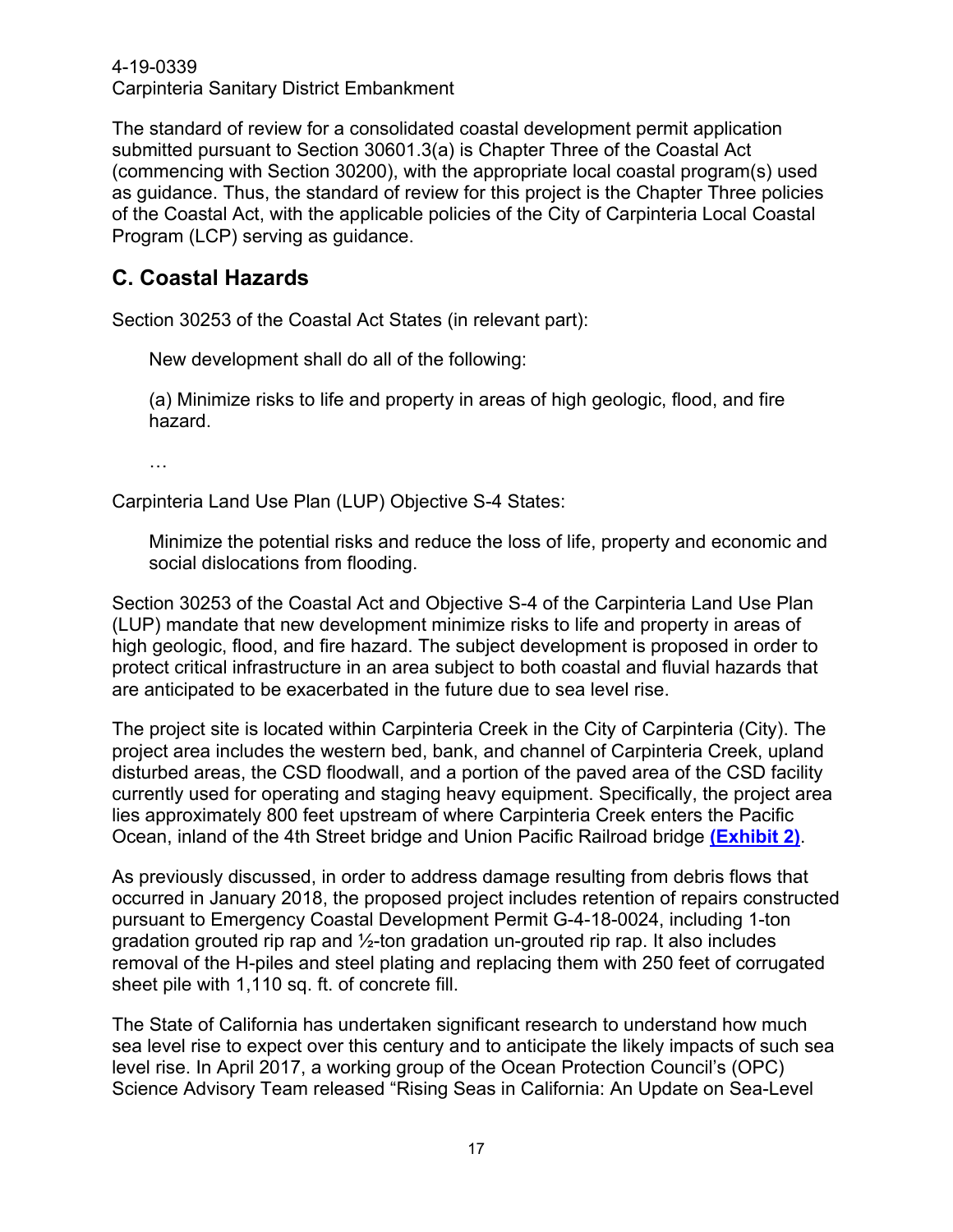Rise Science." This report synthesizes recent evolving research on sea level rise science, notably including a discussion of probabilistic sea level rise projections as well as the potential for rapid ice loss leading to extreme sea level rise. This science synthesis was integrated into the OPC's State of California Sea-Level Rise Guidance 2018 Update. This Guidance document provides high-level, statewide recommendations for state agencies and other stakeholders to follow when analyzing sea level rise. Notably, it provides a set of projections that OPC recommends using when assessing potential sea level rise vulnerabilities for various projects. Taken together, the Rising Seas science report and updated State Guidance account for the current best available science on sea level rise for the State of California.

The appropriate time horizon to use to evaluate sea level rise depends on the anticipated duration of development, after which such development is expected to be removed, replaced, or redeveloped. Pursuant to information provided by the applicant, the proposed repairs to the foundation of the embankment for the WWTP have been designed with a projected 75-year life. The Commission's SLR Guidance identifies wastewater treatment plants, such as the subject WWTP, as critical infrastructure and typically recommends considering a longer time frame of 100 years or more. Although the proposed repairs are intended to protect the WWTP at least through 2095, given the significant risk of public health, safety, and environmental impacts if flooding threatens the integrity of the embankment footing, and by extension the WWTP, considering such a higher risk aversion projection is appropriate in this case.

While uncertainty will remain with regard to exactly how much sea levels will rise and when, the direction of sea level change is clear, and it is critical to continue to assess sea level rise vulnerabilities when planning for future development. Importantly, maintaining a precautionary approach that considers high or even extreme sea level rise rates and includes planning for future adaptation will help ensure that decisions are made that will result in a resilient coastal California. Here, the repairs to the embankment footing constitute protection of critical infrastructure serving the public where failures could have significant coastal resource consequences. In such cases, the OPC Guidance and Coastal Commission SLR Guidance recommend that applicants understand the risks associated with the medium-high risk aversion scenario and extreme (H++) risk aversion scenario and anticipate the need to plan for those scenarios.

The OPC Guidance provides sea level rise projections for twelve California tide gauges, and recommends using the projections from the tide gauge closest to the project site. In this case, the Santa Barbara Tide Gauge is the closest. Given the range of the many uncertainties incorporated into these models, these projections are not precise, but are intended to reflect a precautionary approach. The low-risk aversion scenario is estimated to have a 17% probability of being exceeded, and the medium-high risk aversion scenario has an estimated 1 in 200 chance, or a 0.5%, probability of being exceeded. The extreme risk aversion scenario is based on the extreme ice loss scenario and does not have an associated probability at this time. The physical processes that will lead to the extreme scenario of sea level rise are predicted to be unlikely to occur before the latter part of the century. The following table depicts the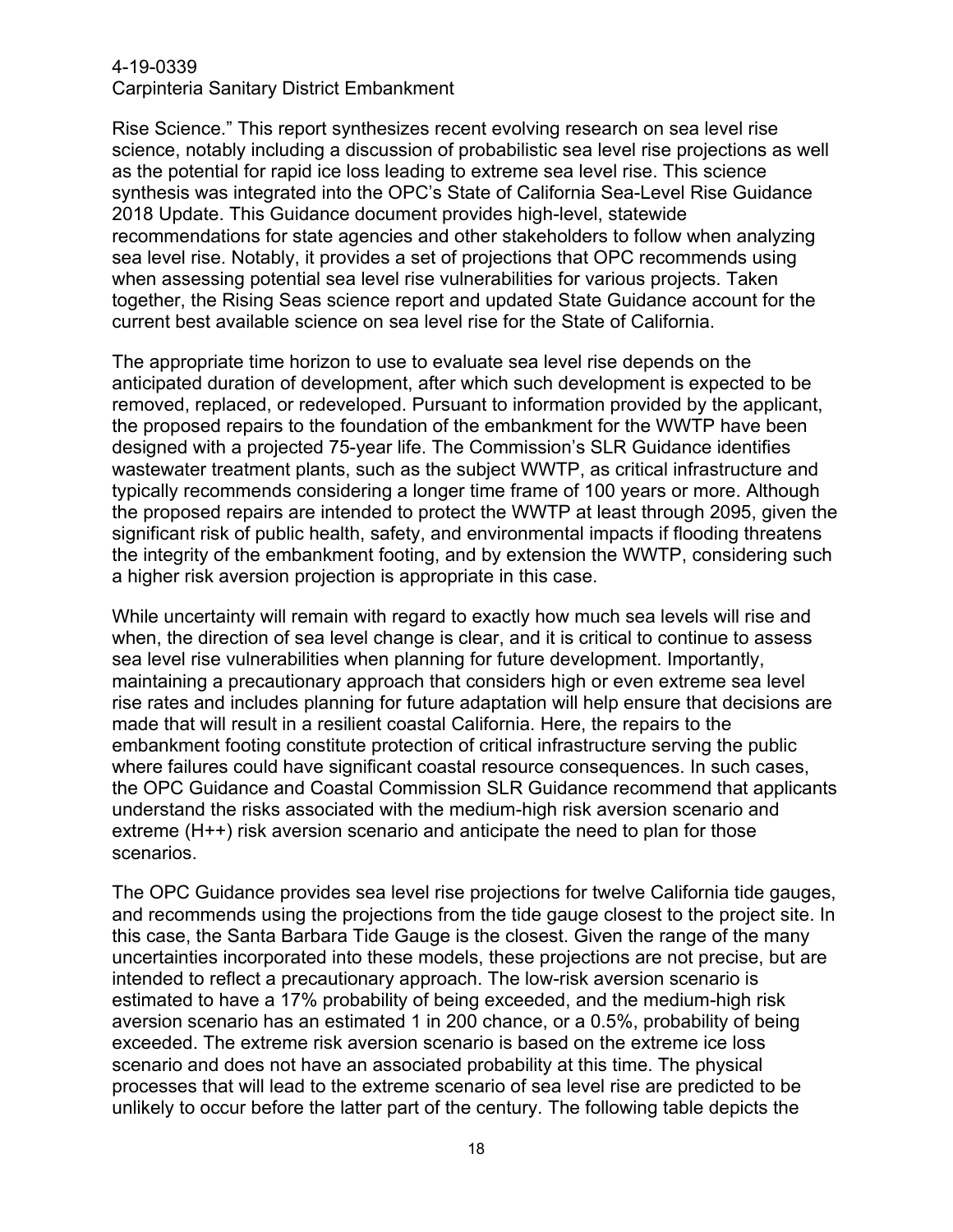projected sea level rise at the Santa Barbara Tide Gauge under low-risk, medium-high risk, and extreme risk aversion scenarios over the 75-year project life as suggested by the applicant, and over a 100-year project life pursuant to the Commission's SLR Guidance for critical infrastructure.

| <b>Projected Sea Level Rise (in feet)</b> |                                    |                                            |                                        |  |  |  |
|-------------------------------------------|------------------------------------|--------------------------------------------|----------------------------------------|--|--|--|
|                                           | <b>Low Risk</b><br><b>Aversion</b> | <b>Medium-High Risk</b><br><b>Aversion</b> | <b>Extreme Risk</b><br><b>Aversion</b> |  |  |  |
| 2080                                      | 2.1                                | 4.3                                        | 6.3                                    |  |  |  |
| 2090                                      | 2.6                                | 5.3                                        | 7.9                                    |  |  |  |
| 2100                                      | 3.1                                | 6.6                                        | 9.8                                    |  |  |  |
| 2110                                      | 3.2                                | 6.9                                        | 11.5                                   |  |  |  |
| 2120                                      | 3.7                                | 8.2                                        | 13.7                                   |  |  |  |

Included in the application for the project, CSD provided a memorandum prepared by an environmental scientist that analyzes the proposed repairs considering potential sea level rise (SLR) impacts using what the scientist considered best available modeling and information. That analysis concluded that with the repairs, the embankment footing is estimated to be able to withstand, and the WWTP should be safe from, 5 feet of SLR in conjunction with a 100-year storm, which is approximate to a Medium-High Risk Aversion Scenario through the year 2080. It should be noted that the report also determined that overtopping of the embankment and flooding of the WWTP could occur in scenarios of fluvial flooding within Carpinteria Creek; however, CSD and the scientist were unable to approximate what level of SLR, storm activity, and flooding is expected to result in overtopping and flooding of the WWTP.

Additionally, engineering and alternatives analyses presented by the applicant indicate that other, longer-lasting embankment protection designs would likely require substantial reconstruction and would likely have greater impacts to the stream and riparian habitats within Carpinteria Creek. Lastly, such designs would require considerable time and funding to plan and implement. But the WWTP must be protected as soon as possible to continue to provide wastewater treatment services and also avoid failure of the embankment and the subsequent impacts to resources that could result from such failure. In order to allow the District to protect the WWTP while planning for a permanent embankment protection or other adaptation strategy, the Commission believes that a 20-year authorization period is appropriate in this case. This authorization term ensures safety through 2040 under even the worst-case-scenario sea level rise projections. Thus, **Special Condition Two (2)** authorizes the proposed repairs on a temporary basis for twenty years to allow for the continued operation and function of the WWTP. This will allow the CSD to continue to protect water quality and public health, while simultaneously allowing time to plan for future coastal hazard risks.

**Special Condition Two (2)** specifies that prior to the expiration of the authorization period, the Permittee or its successors shall submit to the Commission an application for a coastal development permit amendment to either: (a) remove the approved development in its entirety, or (b) extend the length of time the approved development is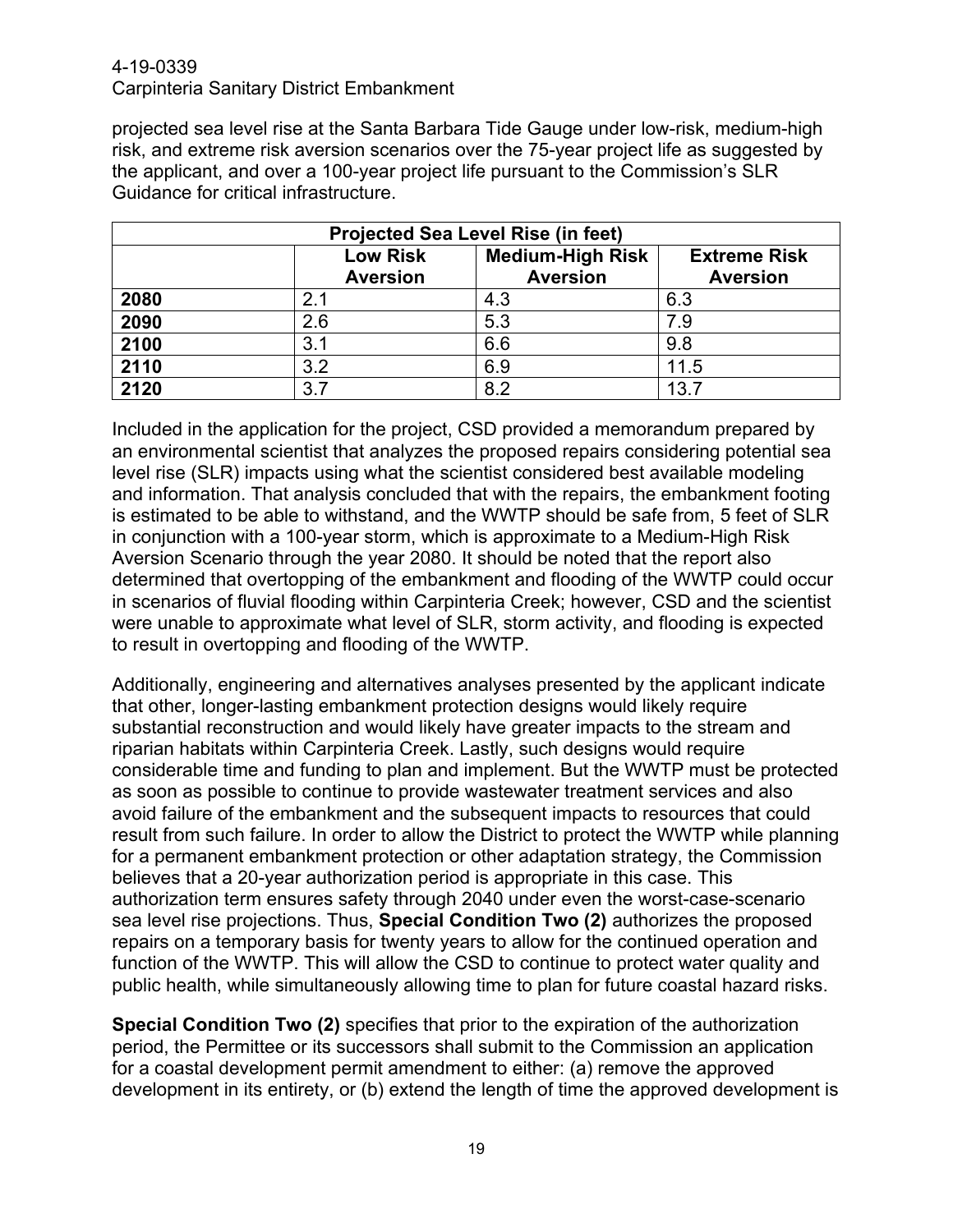authorized and modify its design as needed to ensure consistency with the Coastal Act. **Special Condition Two (2)** also requires the permit amendment application to include a Coastal Hazards Analysis and Adaptation Plan that provides a clear long-term plan to ensure that the development minimizes hazard risks to the WWTP as well as to protect coastal resources over the long-term (beyond the initial 20-year authorization through at least 2100).

Pursuant to **Special Condition Two (2)**, the plan must be informed by a geotechnical analysis of current and future coastal hazards, taking into account local sea level rise through at least 2100, considering medium-high risk aversion and extreme risk aversion scenarios, and based on the best available science at the time of plan preparation. **Special Condition Two (2)** also requires the plan to include an alternatives analysis to the development to address any coastal hazard vulnerabilities identified, including but not limited to, alternatives involving design changes to the permitted development, floodproofing of wastewater treatment plant structures, and relocation of the WWTP to an area safe from flooding and other coastal hazards.

Given that the WWTP comprises critical infrastructure serving the public where flooding could have significant coastal resource consequences, it is critical to coordinate the shorter-term development authorization with the longer-term effort in order to ensure the safety and functionality of the WWTP into the more distant future. The OPC Guidance and Coastal Commission Guidance recommend that applicants understand the risks associated with higher sea level rise projections and develop adaptation pathways for those higher scenarios, even if projects are initially designed for lower projections. **Special Condition Two (2)** requires the Applicant to analyze and plan for longer-term, higher-projection risks consistent with OPC guidance. With these conditions in place, the proposed development will minimize flooding risk to the WWTP and protect coastal resources consistent with the requirements of the Coastal Act.

Finally, considering the aforementioned hazards, the Commission also requires **Special Condition Three (3)**, which requires the Permittee to assume the risks of flooding and other hazards to the property and waive any claim of liability on the part of the Commission. Given that the Permittee has chosen to implement the project despite risks from hazards, the Permittee must assume the risks. **Special Condition Three (3)** notifies the Permittee that the Commission is not liable for damage as a result of approving the permit for development. The condition also requires the Permittee to indemnify the Commission in the event that third parties bring an action against the Commission as a result of the failure of the development to withstand the hazards or harm caused as a result of the failure of the development to withstand hazards.

Therefore, for all of the above reasons, the Commission finds that the proposed project, as conditioned, will minimize risk to life and property from hazards, consistent with section 30253(a) of the Coastal Act and Object S-4 of the certified LCP.

# <span id="page-19-0"></span>**D. Environmentally Sensitive Habitat Area and Water Quality**

Section 30231 of the Coastal Act States: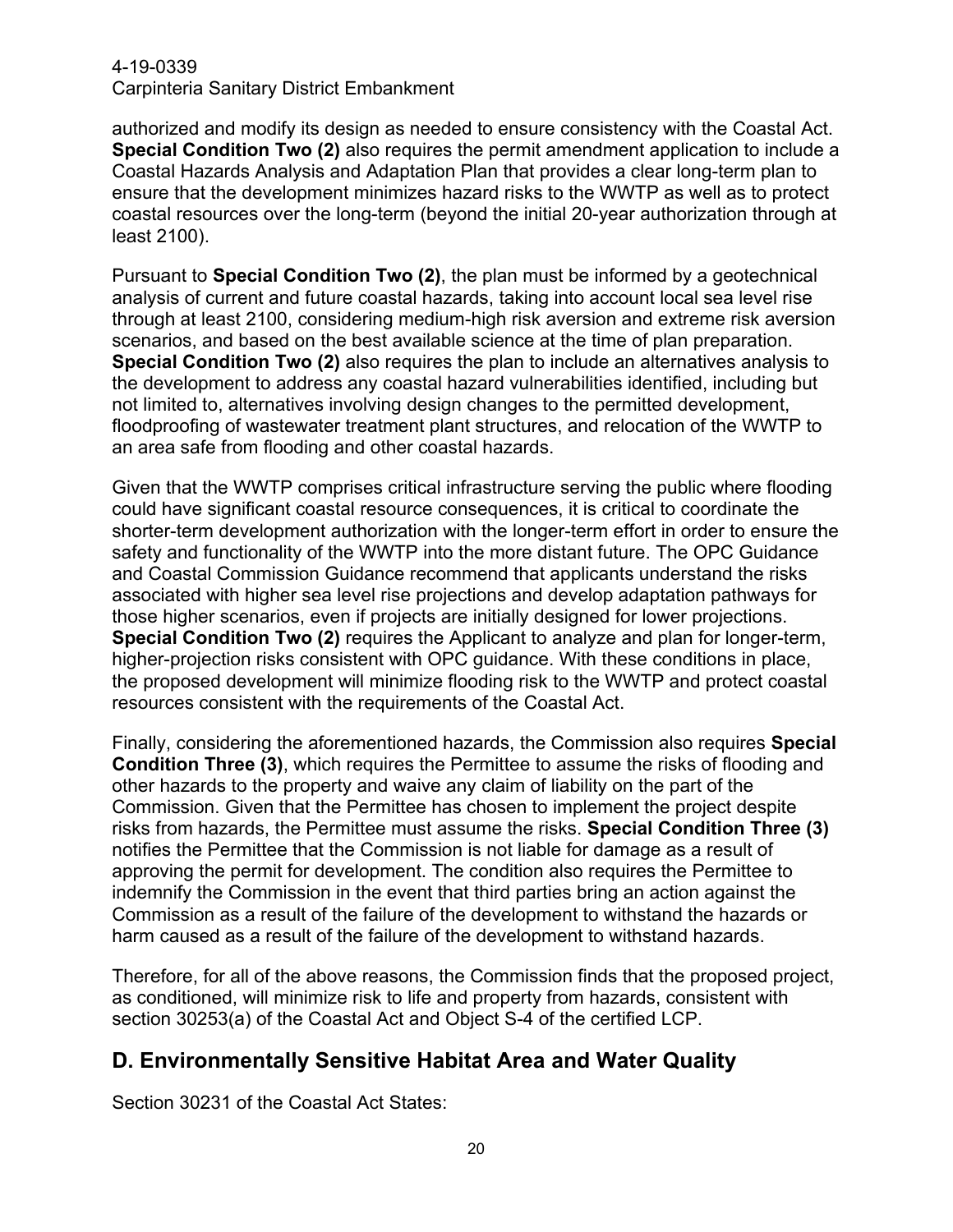The biological productivity and the quality of coastal waters, streams, wetlands, estuaries, and lakes appropriate to maintain optimum populations of marine organisms and for the protection of human health shall be maintained and, where feasible, restored through, among other means, minimizing adverse effects of waste water discharges and entrainment, controlling runoff, preventing depletion of ground water supplies and substantial interference with surface water flow, encouraging waste water reclamation, maintaining natural vegetation buffer areas that protect riparian habitats, and minimizing alteration of natural streams.

Section 30236 of the Coastal Act States:

Channelizations, dams, or other substantial alterations of rivers and streams shall incorporate the best mitigation measures feasible, and be limited to (1) necessary water supply projects, (2) flood control projects where no other method for protecting existing structures in the floodplain is feasible and where such protection is necessary for public safety or to protect existing development, or (3) developments where the primary function is the improvement of fish and wildlife habitat.

Section 30240 of the Coastal Act States:

(a) Environmentally sensitive habitat areas shall be protected against any significant disruption of habitat values, and only uses dependent on those resources shall be allowed within those areas.

(b) Development in areas adjacent to environmentally sensitive habitat areas and parks and recreation areas shall be sited and designed to prevent impacts which would significantly degrade those areas, and shall be compatible with the continuance of those habitat and recreation areas.

Section 30107.5 of the Coastal Act States:

"Environmentally sensitive area" means any area in which plant or animal life or their habitats are either rare or especially valuable because of their special nature or role in an ecosystem and which could be easily disturbed or degraded by human activities and developments.

Carpinteria Land Use Plan (LUP) Policy OSC-6c States:

When alterations to creeks are permitted by the Coastal Act and policies herein, the creek shall be protected by only allowing creek bank and creek bed alterations where no practical alternative solution is available, where the best mitigation measures feasible have been incorporated, and where any necessary State and federal permits have been issued. Creek alterations should utilize natural creek alteration methods where possible (e.g. earthen channels, biotechnical stabilization). Nothing in this policy shall be construed to require the City to approve creek alterations not otherwise allowed herein and by the Coastal Act.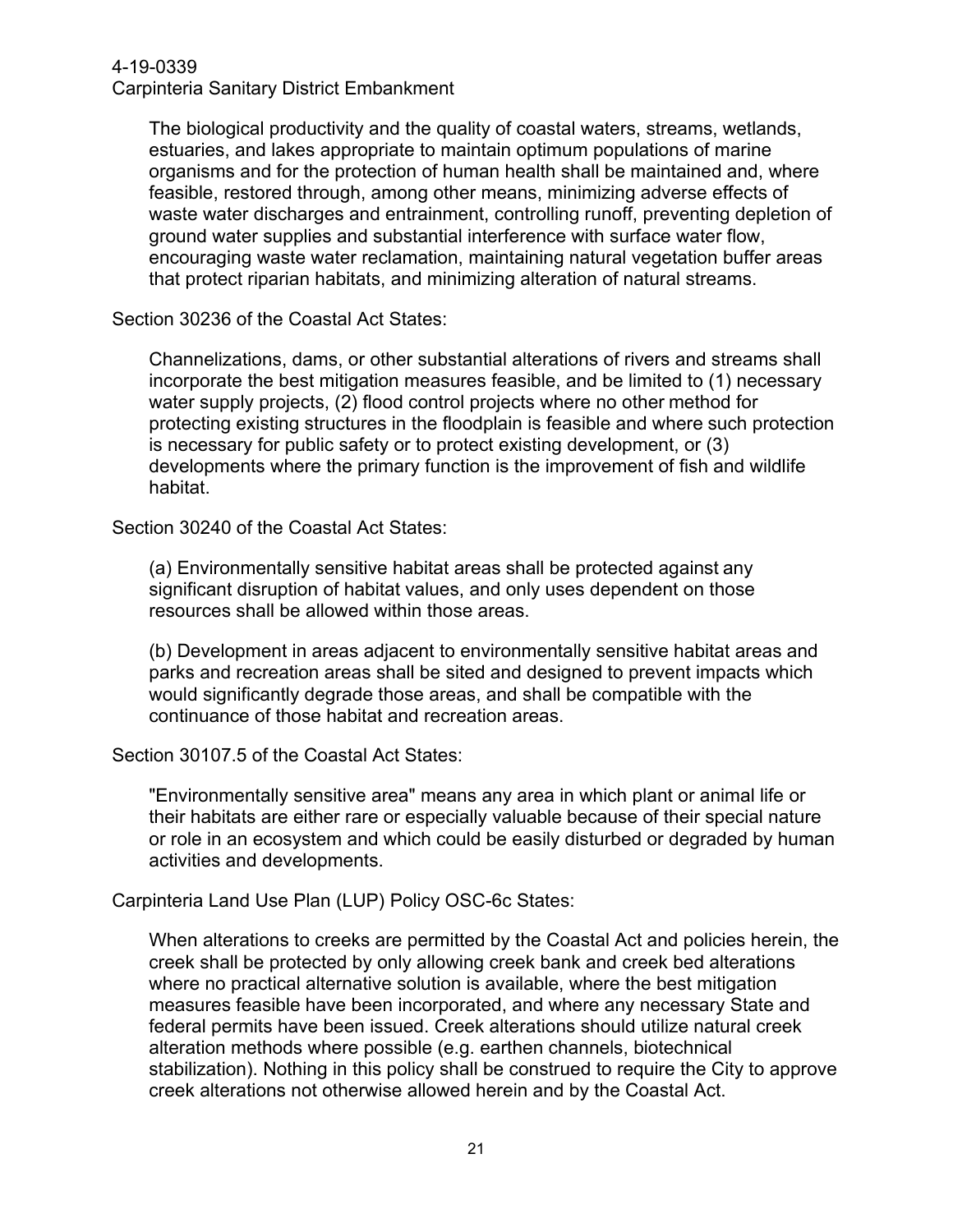Carpinteria Land Use Plan (LUP) Policy OSC-6d States:

Carry out and maintain all permitted construction and grading within stream corridors in such a manner so as to minimize impacts on biological resources and water quality such as increased runoff, creek bank erosion, sedimentation, biochemical degradation, or thermal pollution.

Carpinteria Land Use Plan (LUP) Implementation Policy 28 States:

Prohibit all development within stream corridors except for the improvement of fish and wildlife habitat, development necessary for flood control purposes, (where no other method to protect existing structures in the floodplain is feasible and where protection is necessary for public safety), and bridges and trails (where no alternative route/location is feasible and, when supports are located within stream corridor setbacks, such locations minimize impacts on critical habitat). All development shall incorporate the best mitigation measures feasible to minimize impact to the greatest extent.

Carpinteria Land Use Plan (LUP) Implementation Policy 29 States:

Limit all development within stream corridors, including dredging, filling and grading, to activities necessary for the construction specified in policy # 28 (see above) and to public hiking/biking and equestrian trails. When such activities require removal of riparian plant species, revegetation with local native riparian plants shall be required. Minor clearing of vegetation may be permitted for hiking/biking and equestrian trails.

Carpinteria Land Use Plan (LUP) Implementation Policy 30 States:

Prohibit further concrete channelization or other major alterations of streams in the city with the exception of natural habitat enhancement projects, or when the City finds that such action is necessary to protect existing structures and that there are no less environmentally damaging alternatives. Where alteration is permitted, best feasible mitigation shall be a condition of the project.

30231 of the Coastal Act and Policy OSC-6d of the certified LCP mandate that coastal water quality shall be maintained and, where feasible, restored through, among other means, controlling runoff, preventing depletion of ground water supplies and substantial interference with surface water flows, and minimizing alteration of natural streams. Section 30236 limits channelizations, dams, or other substantial alterations of rivers and streams to flood control projects necessary to protect public safety and existing development and two other types of projects, any of which must incorporate the best mitigation measures available and where there are no feasible alternatives. In addition, Section 30240 of the Coastal Act states that environmentally sensitive habitat areas shall be protected and that development within or adjacent to such areas must be designed to prevent impacts which could significantly degrade those resources. Similarly, Carpinteria LUP policy OSC-6c and Implementation Policies 28, 29, and 30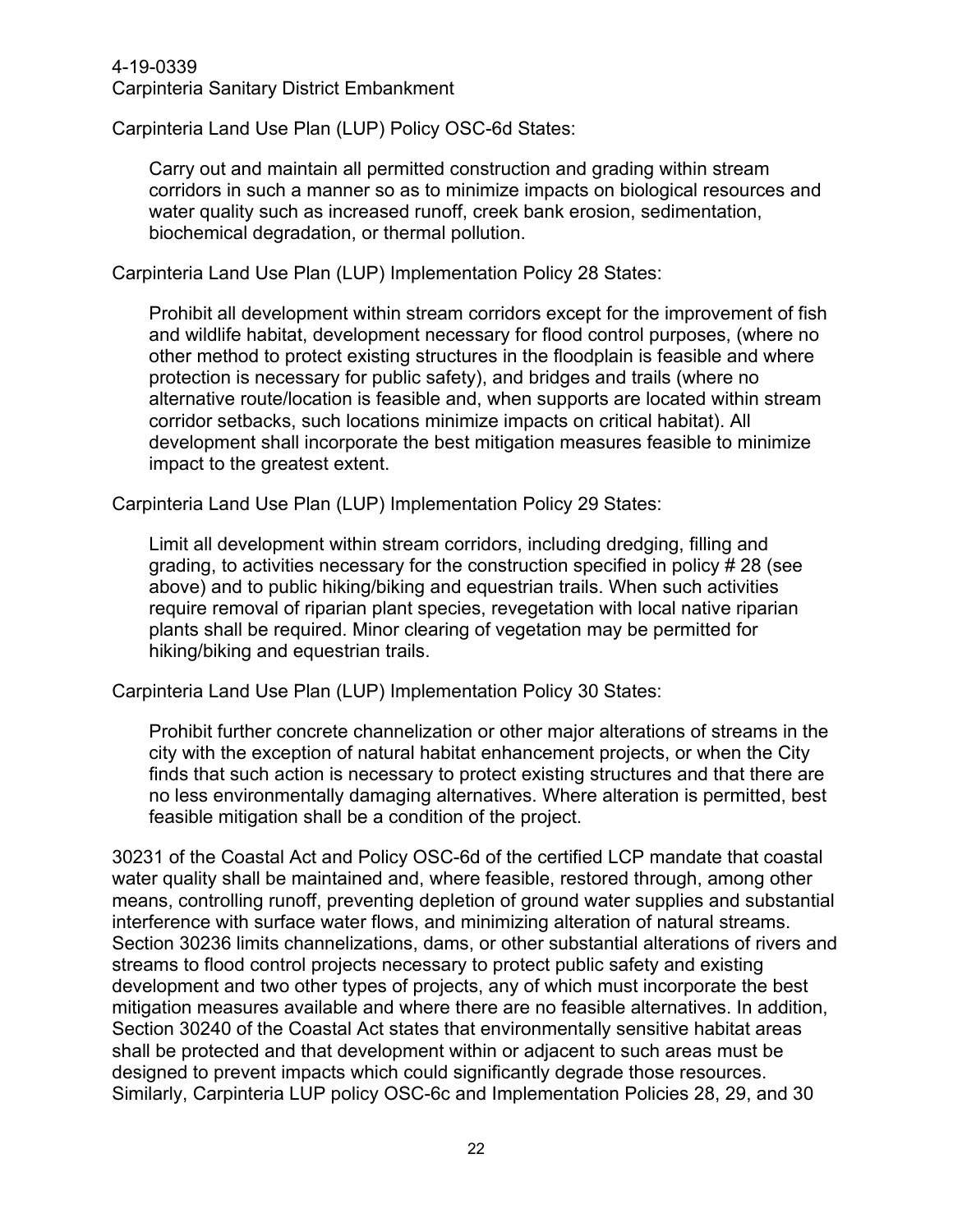limit development within riparian environments and require that allowable development is the least environmentally damaging alternative while incorporating the best mitigation measures feasible.

The WWTP site was historically used for farming and/or agriculture as late as 1947. The WWTP was built and began operating in 1951. By 1967 the WWTP expanded, and residential development was present upstream and around the project footprint; however, vegetation located directly adjacent to Carpinteria Creek remained present.

Carpinteria Creek originates in the Santa Ynez Mountains, continues for seven miles through foothills and coastal terrace areas, then eventually reaches the Pacific Ocean. Carpinteria Creek is distinct from other creeks within 100 miles north and south, as it is one of the few perennially flowing streams, even in drought years. This creek is located in the Carpinteria Creek watershed, which is one of approximately 50 sub‐watersheds that comprise the South Coast Watershed. The South Coast Watershed is the southernmost hydrologic unit within the Central Coast Basin.

Native trees that are known to exist in the upper portion of the creek include white alder (*Alnus rhombifolia*), California sycamore (*Platanus racemosa*), black cottonwood (*Populus trichocarpa*) and coast live oak (*Quercus agrifolia*), and in the lower watershed include California sycamore, southern walnut (*Juglans californica*) and arroyo willow (*Salix lasiolepis*). Carpinteria Creek is free flowing and provides habitat for fish, aquatic invertebrates, waterfowl, and other terrestrial and aquatic species. Carpinteria Creek also provides for the transport of sediments and nutrients that sustain biological communities. The tidal estuary that occurs immediately downstream and southwest of the project area provides habitat for many species, including federally listed endangered tidewater goby (*Eucyclogobius newberryi*). Within the project area, Carpinteria Creek contains a natural bottom (including fines and gravel) and supports riparian habitat. Carpinteria Creek also contains breeding populations of listed wildlife species such as tidewater goby and Southern California steelhead trout, as well as other species of federal, state, and local concern.

Environmentally sensitive habitat area (ESHA) is defined by Section 30107.5 of the Coastal Act as "any area in which plant or animal life or their habitats are either rare or especially valuable because of their special nature or role in an ecosystem and which could be easily disturbed or degraded by human activities and developments". Carpinteria Creek, including the area of the proposed project, meets the definition of ESHA per Section 30107.5 due to the presence of the rare and valuable vegetation and species discussed above. Additionally, Carpinteria Creek is designated as ESHA pursuant to the certified City of Carpinteria LCP.

As described above, the CSD facility and embankment were constructed prior to the passage of Proposition 20 and the Coastal Act. As originally constructed, corrugated sheet pile was installed five feet from the toe of the embankment over a stretch of 344 feet and backfilled with concrete to create a five-foot-wide footing . In response to the damage that occurred following the debris flow event in 2018, the District installed temporary stabilization of the embankment including placement of 1-ton gradation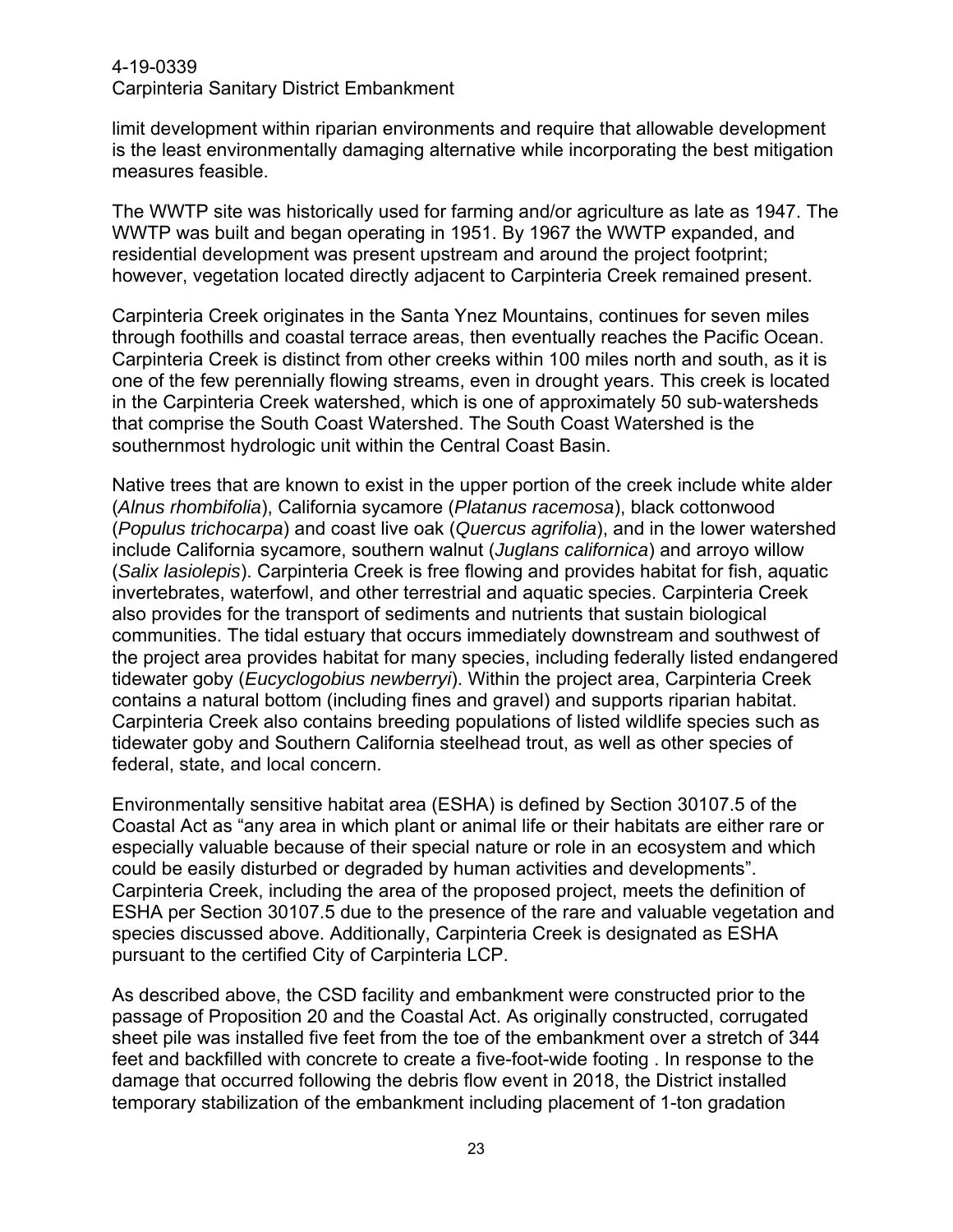grouted rip rap at the northernmost end of the embankment, installation of H-piles and steel plating along 200 feet of the middle portion of the embankment, and placement of  $\frac{1}{2}$ -ton gradation un-grouted rip rap along the downstream 170 feet of the embankment pursuant to Emergency Coastal Development Permit G-4-18-0024. The subject application includes retention of both the grouted and un-grouted rip-rap, as well as removal of the H-piles and installation of new corrugated metal sheet pile and the placement of 1,110 sq. ft of concrete fill along a 250-foot portion of the creek and planting of native riparian vegetation **[\(Exhibit](https://documents.coastal.ca.gov/reports/2021/1/W22a/W22a-1-2021-exhibits.pdf) 3)**.

Given that the proposed project is located within Carpinteria Creek, which is designated ESHA by the LCP, opportunities to site the proposed development outside of ESHA are not available. Coastal Act Section 30240 requires that ESHA be protected against any significant disruption of habitat values and provides that new development may not be allowed within ESHA unless the use is dependent on the sensitive resource. Repairs to flood control development within a creek cannot be considered "dependent" upon the ESHA in order to function. However, Section 30236 of the Coastal Act and Carpinteria LUP Policy OSC-6c and Implementation Policies 28, 29 and 30 specifically allow for substantial alterations of rivers and streams in several specific instances including flood control projects where no other method for protecting existing structures is feasible. As such, because the proposed project is necessary to protect the WWTP (which constitutes critical public infrastructure) from flooding it may be an allowable alteration of the creek pursuant to Section 30236 and as described in further detail below, if there are no other methods for protection and the project will include the best mitigation measures feasible.

The CSD submitted an engineering and alternatives analysis which contained a study reviewing the feasibility of four alternatives to the proposed project including: (1) a no project alternative allowing the embankment and footing to remain in their current state; (2) sheet pile driven a narrower distance from the toe of the embankment and backfilled with less concrete; (3) sheet pile driven a shorter distance from the toe of the embankment, backfilled with less concrete, and placement of additional rip rap; and (4) removal of the concrete embankment and installation of a larger sheet pile wall at the top of the slope. All of these alternatives would result in a smaller footprint within Carpinteria Creek as opposed to the final proposed construction; however, the applicant's engineer indicated that none of the alternatives would be able to sufficiently protect the embankment and the WWTP and would also require more intense construction methods, which would result in more impacts to the habitat within Carpinteria Creek. Commission staff coordinated with the applicant, the applicant's engineer, as well as Commission staff coastal engineer Dr. Lesley Ewing, in reviewing the project alternatives and concur with the applicant's determination that the proposed design is the most feasible and least environmentally damaging alternative. Thus, the Commission finds that the applicant has investigated all potential alternative projects and that there are no other feasible alternatives to the proposed project that would avoid or further reduce impacts to sensitive coastal resources.

As discussed above, the footing of the embankment originally consisted of 344 linear feet of sheet pile backfilled with concrete, and the proposed repairs will consist of sheet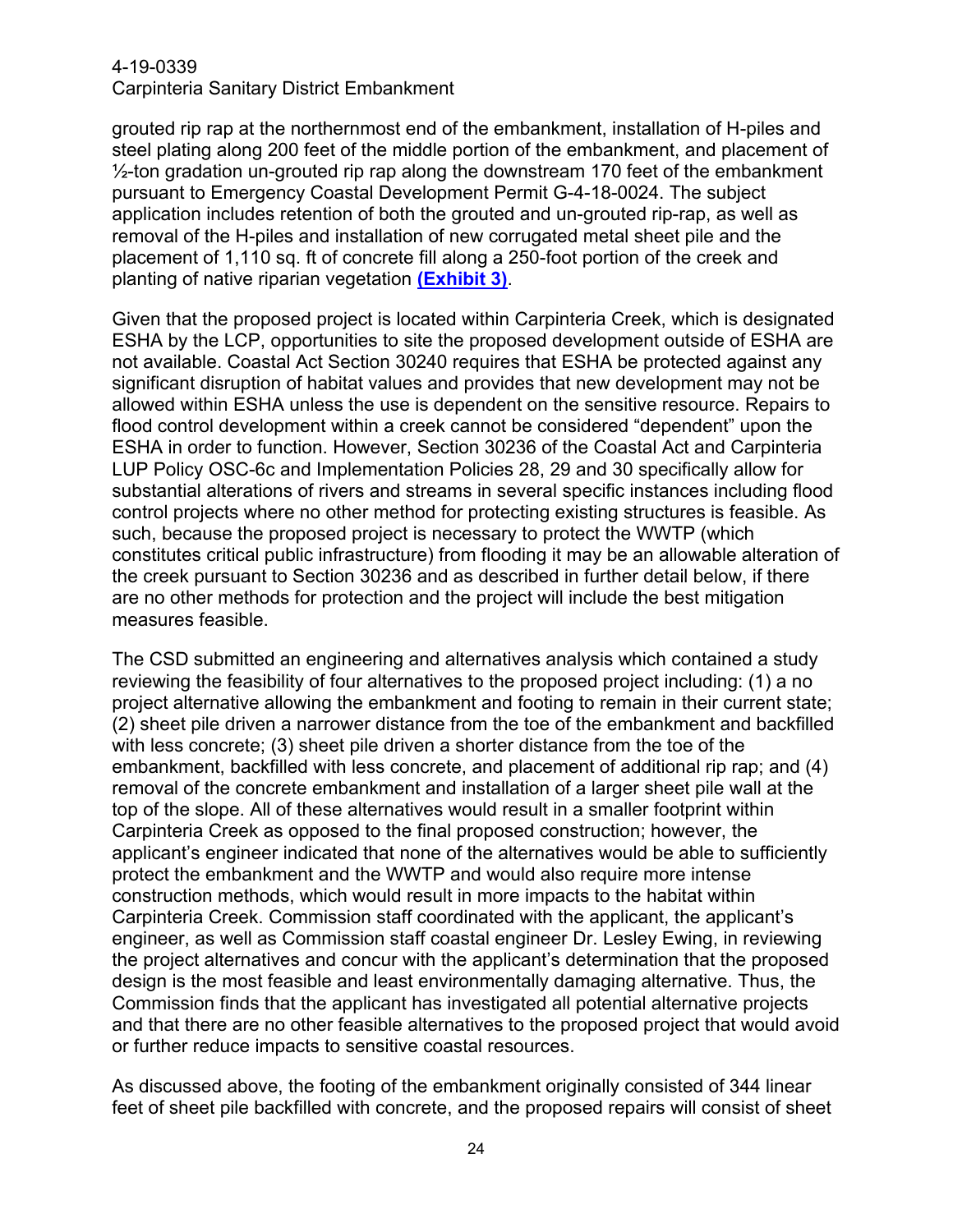pile, un-grouted rip rap, and grouted rip rap. To summarize, the impact area within Carpinteria Creek that would result from the project, a breakdown of the original development, interim emergency repairs, and final proposed repairs is provided in the table below.

| Summary of Impact Area (sq. ft.)        |                                                   |                              |                        |  |  |  |  |
|-----------------------------------------|---------------------------------------------------|------------------------------|------------------------|--|--|--|--|
|                                         | <b>Sheetpile with</b><br><b>Concrete Backfill</b> | <b>Un-grouted Rip</b><br>Rap | <b>Grouted Rip Rap</b> |  |  |  |  |
| <b>Previous Existing</b>                | 1,720                                             | 0                            | 0                      |  |  |  |  |
| <b>Development</b>                      |                                                   |                              |                        |  |  |  |  |
| Interim                                 | 0                                                 | 1,260                        | 1,155                  |  |  |  |  |
| <b>Emergency</b>                        |                                                   |                              |                        |  |  |  |  |
| <b>Repairs</b>                          |                                                   |                              |                        |  |  |  |  |
| <b>Final Proposed</b>                   | 1,110                                             | 1,260                        | 1,155                  |  |  |  |  |
| Repair                                  |                                                   |                              |                        |  |  |  |  |
| <b>Additional Impact</b>                | 610                                               | 1,260                        | 1,155                  |  |  |  |  |
| Total Impact Area= 3,025                |                                                   |                              |                        |  |  |  |  |
| Total Required Mitigation (3:1) = 9,075 |                                                   |                              |                        |  |  |  |  |

Although the proposed project is the environmentally preferred alternative, it will still result in some unavoidable adverse impacts to ESHA resulting from the placement of both un-grouted and grouted rip rap, sheet pile, and concrete within a portion of the site's riparian area. In past permit actions, the Commission has found that in order to ensure that repair work is as consistent as possible with the above referenced resource protection policies of both the Coastal Act and LUP, the impacts to all sensitive riparian habitat areas on site that will be disturbed or displaced as a result of proposed development must be mitigated. Therefore, the Commission finds that **Special Condition One (1)** is necessary to require the applicant to submit a Riparian Mitigation and Restoration Plan, prepared by a biologist or environmental resource specialist, for all areas of the project site temporarily disturbed by grading and construction activities and/or permanently displaced to ensure that adverse effects to the riparian habitat are properly mitigated. The plan shall provide for: 1) revegetation for areas of the project site temporarily disturbed by grading and construction activities (at a ratio of 1:1 or greater) with native plant species of local genetic stock appropriate for riparian habitat and all areas within the embankment footing consisting of un-grouted rip rap and corrugated sheetpile with concrete backfill shall be revegetated with native plants; and 2) the restoration of riparian habitat (at a ratio of 3:1 or greater) as mitigation for all areas permanently displaced by the proposed project. The restoration may be implemented on the project site if appropriate area exists or other available areas, subject to the review and approval of the Executive Director. The restoration area shall be delineated on a site plan. All invasive and non-native plant species shall be removed from the restoration area. In addition, **Special Condition One (1)** also requires the applicant implement an annual monitoring program for a period of five years to ensure the success of the replanting. If the monitoring report indicates that the vegetation and restoration is not in conformance with, or has failed to meet, the performance standards specified in the restoration plan approved pursuant to this permit, the applicant, or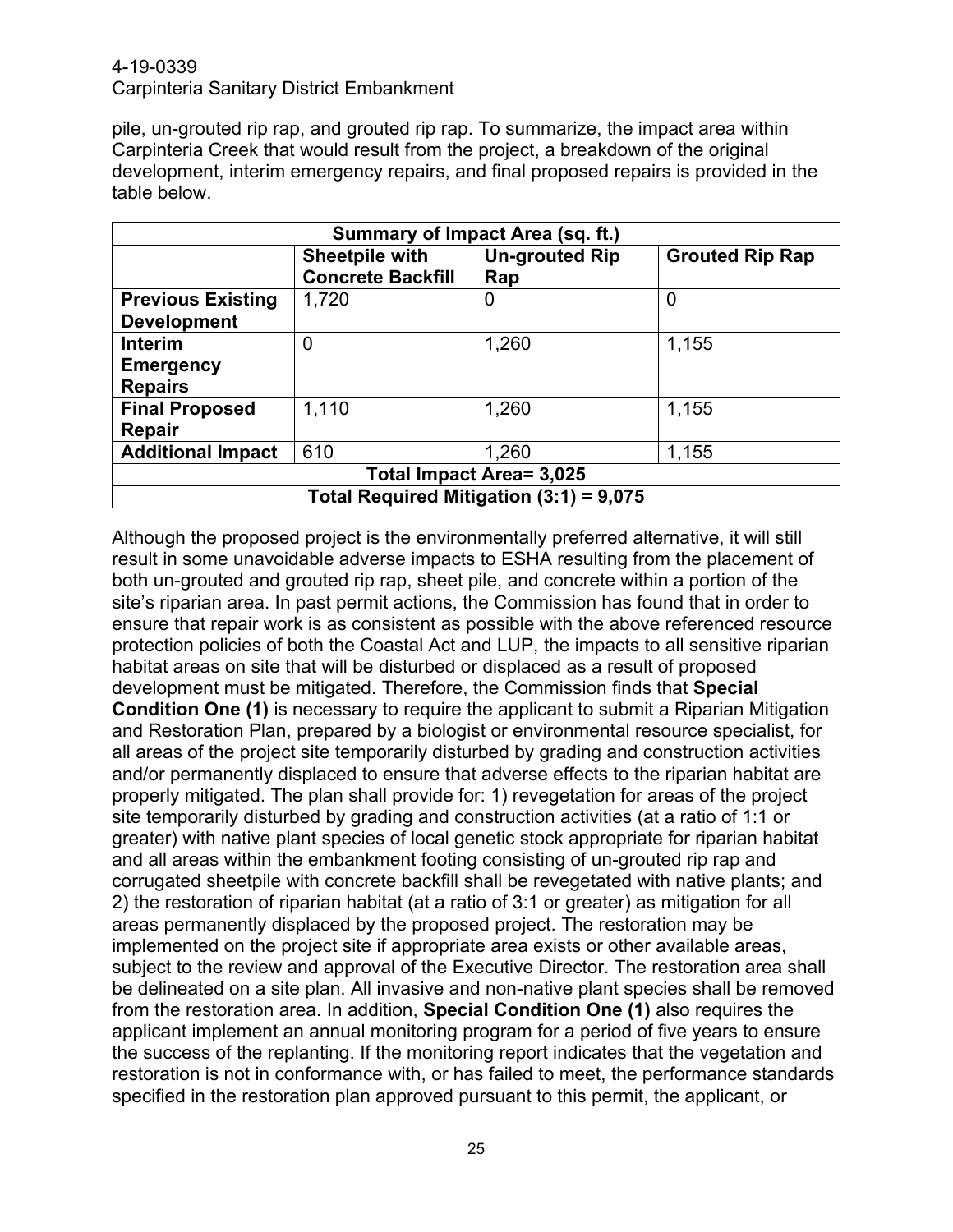successors in interest, shall submit a revised or supplemental restoration plan for the review and approval of the Executive Director and shall implement the approved version of the plan. The revised restoration plan must be prepared by a qualified biologist or resource specialist and shall specify measures to remediate those portions of the original plan that have failed or are not in conformance with the original approved plan.

Additionally, as noted above, the tidewater goby is a federally listed endangered species and a state species of special concern. The applicant's biologist determined that Carpinteria Creek provides habitat for tidewater goby. Gobies typically exhibit an extreme seasonal variation in population size that reflects the variation in salinity, temperature, and hydrologic conditions in a coastal lagoon. Tidewater gobies spawn throughout the year, but it is less frequent in December through March. Peak spawning typically occurs in late April through early May.

Southern California steelhead is also a federally listed endangered species with a high potential to occur within the project footprint, and Carpinteria Creek is designated critical habitat as it is known to support the species. Steelhead typically migrate to marine waters after spending one to two years in fresh water. They then spend two to three years in the ocean before returning to streams to spawn. Adult steelhead are stimulated to begin their upstream migration when there are high winter flows in streams, typically December through March.

Development within Carpinteria Creek has the potential to adversely impact tidewater goby populations and other sensitive aquatic species like Steelhead if project activities occur when the species are present. In order to avoid potential impacts to sensitive species, the Commission finds **Special Condition Eight (8)** necessary to allow for construction activities only during the period between June 1<sup>st</sup> through October 31<sup>st</sup>. While Carpinteria Creek is a perennially flowing stream, this period is within the dry season and also outside of the spawning season of the tidewater goby and the migration season of Steelhead. Therefore, limiting work to within this period will help to protect sensitive species from disturbance.

However, even with the limitation of allowing work only during the dry season, it is possible that gobies, Steelhead, or other aquatic species may be in the project area during implementation of project activities and may be potentially impacted. In order to help protect aquatic species from disturbance, **Special Condition Nine (9)** requires the applicant to retain a biologist, or environmental resources specialist, to help clear aquatic species from the area prior to commencement of work. **Special Condition Nine (9)** specifically requires the applicant to submit the name and qualifications of the qualified biologist or natural resource specialist 30 days prior to any onset of construction work, and requires the capture, handling, exclusion, and relocation of any marine species present within the project area to be completed no earlier than 48 hours before project activities begin. **Special Condition Nine (9)** also requires the applicant to obtain from the qualified biologist or environmental resource specialist a post-project monitoring report documenting the measures that were implemented to protect the goby, and the affects that those measures had on the goby population.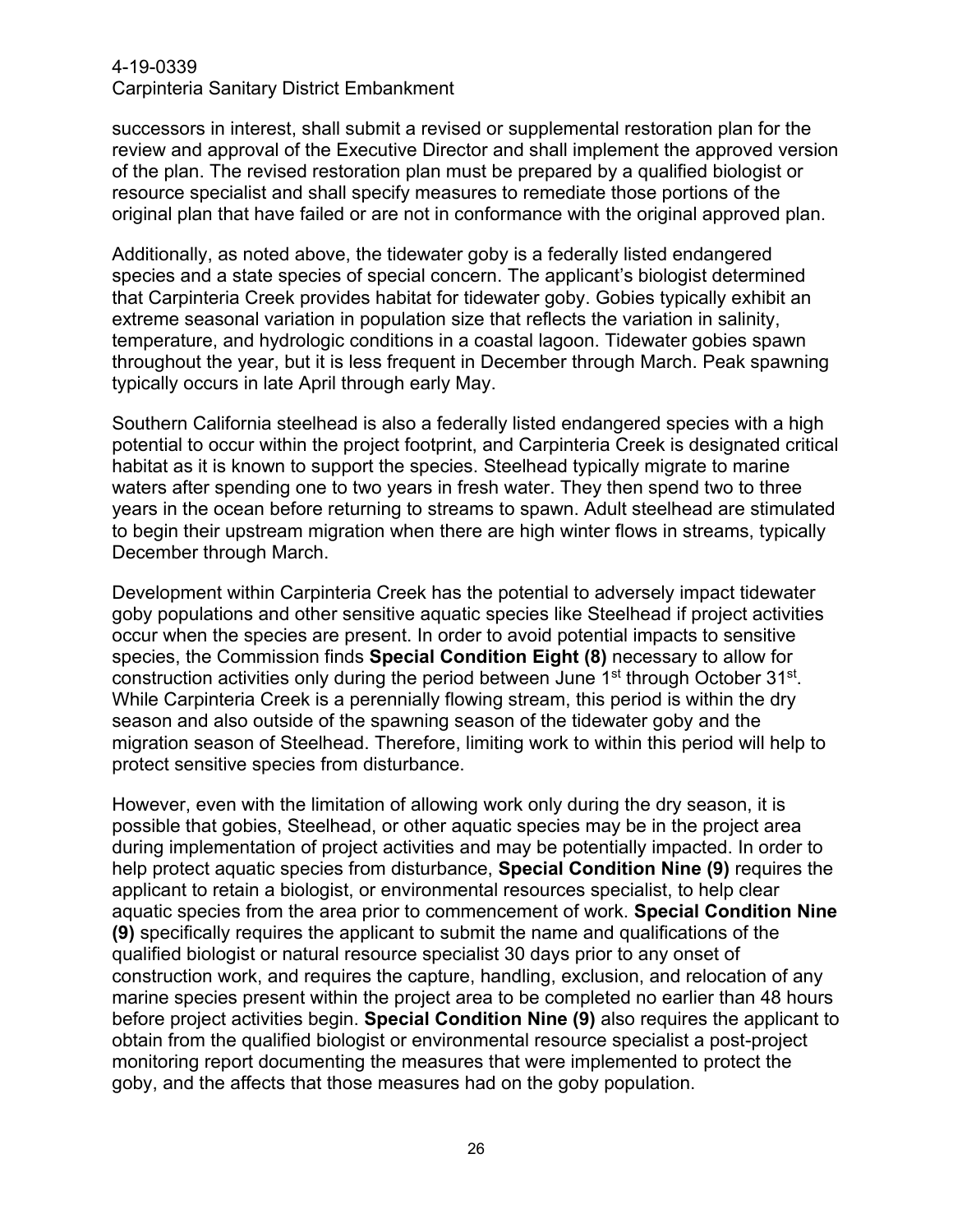As discussed previously, the entirety of Carpinteria Creek is designed as ESHA pursuant to the certified LCP and non-aquatic sensitive species and habitat have been documented both within the creek and within the vicinity of the project site. As such, there are coastal resource issues of concern relating to potential adverse impacts to non-aquatic sensitive species and their habitats from project activities. In order to ensure that project activities avoid impacts to terrestrial sensitive species and habitats, **Special Condition Seven (7)** requires that an environmental resource specialist survey the project area for sensitive species prior to implementation of any project activities and undertake protective measures if any sensitive species are identified. As an additional measure to ensure that the applicant avoids adverse impacts to all other sensitive species **Special Condition Four (4)** also requires that the applicant complies with all permit requirements and mitigation measures required by State and Federal agencies including, the Regional Water Quality Control Board, California Department of Fish and Wildlife, U.S. Army Corps of Engineers, and the U.S. Fish and Wildlife Service with respect to preservation and protection of water quality and marine environment. Any change in the approved project that may be required by the above-stated agencies shall be submitted to the Executive Director in order to determine if the proposed change shall require a permit amendment pursuant to the requirements of the Coastal Act and the California Code of Regulations implementing the Coastal Act. Specifically, a portion of the grouted rip rap installed at the upstream end of the embankment is located within the property of California Department of Parks and Recreation (Parks) and as such **Special Condition Five (5)** requires the applicant to obtain approval of a Right of Entry (ROE) from Parks for this portion of the grouted rip rap.

Lastly, Section 30231 of the Coastal Act requires that coastal water quality shall be maintained through various means, including by controlling runoff. Work within riparian environments can result in increased sedimentation, thereby reducing the biological productivity and quality of coastal waters. Sedimentation directly affects riparian ecology by increasing water turbidity. Turbidity reduces the penetration of sunlight needed by aquatic vegetation, which translates to negative effects on plant establishment and overall productivity, which in turn impacts aquatic species that depend on such vegetation for food and cover. In addition, aquatic animals are affected by turbidity in the following ways: reduced visibility for visual predators such as birds and mammals and inhibited feeding effectiveness for benthic filter feeding organisms. Construction of the proposed project within the creek environment has the potential to result in increased turbidity. In response, the applicant has proposed to install a turbidity curtain and silt fencing will be installed around the work area.

The applicant has also proposed that all equipment will be staged and operated from the paved portions of the CSD property located above the embankment; however, there is still the possibility that stream and estuarine environment surrounding Carpinteria Creek could be adversely impacted as a result of the project activities by unintentional introduction of sediment or debris. To ensure that construction material, debris, or other waste associated with project activities does not enter the water, **Special Condition Eight (8)** outlines construction-related requirements to provide for the safe storage of construction materials and removal of debris from the area while **Special Condition Six**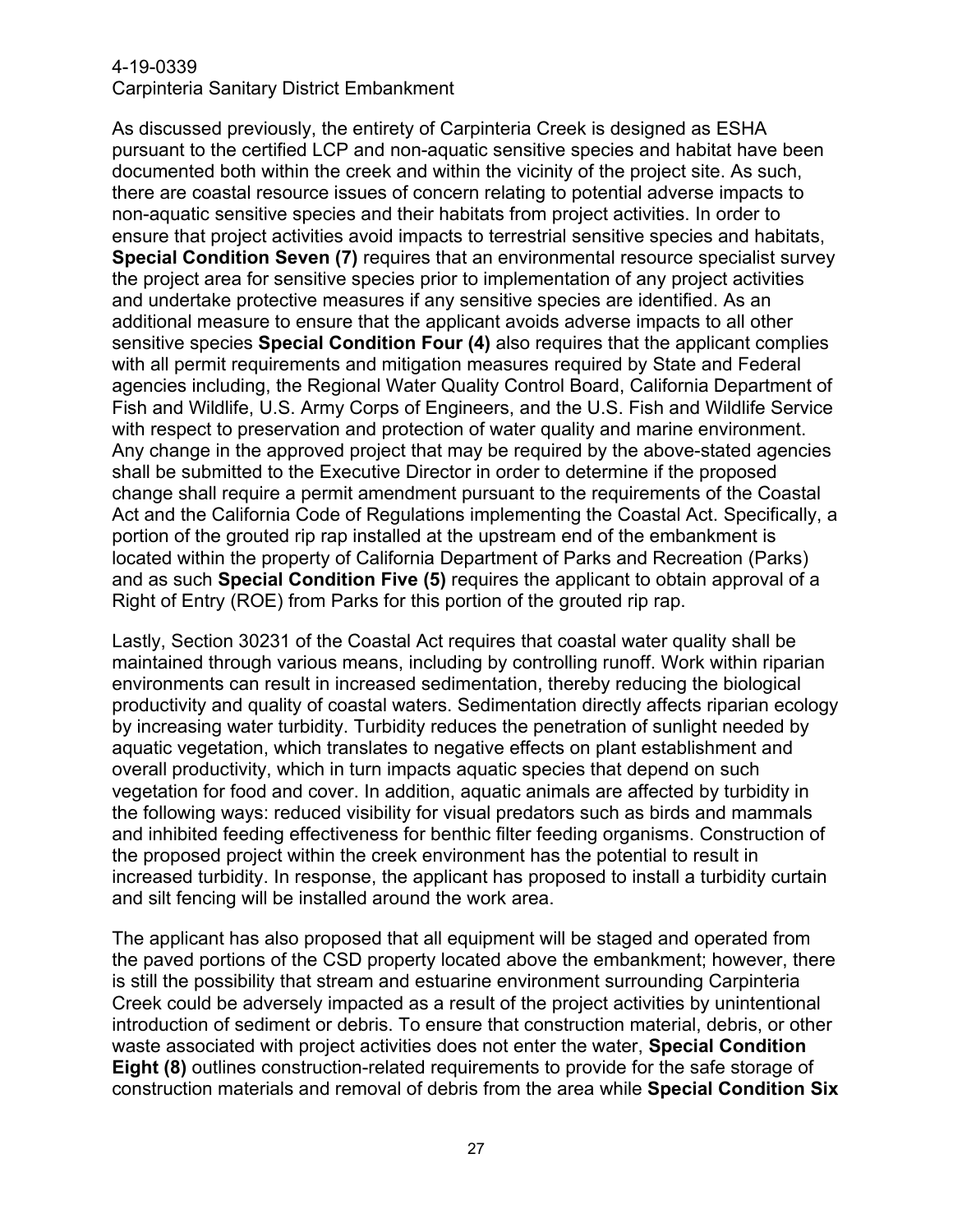**(6)** requires the applicant to provide evidence of an acceptable site to receive disposal materials.

Coastal Act Section 30240 limits development within ESHA (such as Carpinteria Creek) to uses dependent upon the ESHA, while Section 30236 and LUP policy OSC-6c and Implementation Policies 28, 29 and 30 more specifically allow for development in creeks necessary in order to protect existing development from flooding when the proposed design is the least environmentally damaging alternative and the best mitigation measures have been incorporated. The proposed project is necessary to repair portions of a footing that supports an existing embankment and protects the existing WWTP development from flood hazards. Additionally, the proposed project design is the least environmentally damaging alternative and includes measures to mitigate impacts. Thus, the proposed development is considered an allowable use. Similarly, the special conditions discussed herein also help to ensure that the project will be consistent with the resource protection policies and provisions of both the Coastal Act and LCP.

Therefore, the Commission finds that the proposed project, as conditioned, is consistent with Coastal Act Sections 30231 and 30236 as well as LUP Policies OSC-6c, OSC-6d and Implementation Policies 28, 29, and 30 regarding ESHA and water quality.

# <span id="page-27-0"></span>**E. California Environmental Quality Act**

Section 13096 of the Commission's administrative regulations requires Commission approval of a coastal development permit application to be supported by a finding showing the application, as modified by any conditions of approval, to be consistent with any applicable requirements of the California Environmental Quality Act ("CEQA"). Section 21080.5(d)(2)(A) of CEQA prohibits approval of a proposed development if there are feasible alternatives or feasible mitigation measures available that would substantially lessen any significant adverse impacts that the activity may have on the environment.

<span id="page-27-1"></span>The Commission incorporates its findings on Coastal Act consistency at this point as if set forth in full. These findings address and respond to any public comments regarding potential significant adverse environmental effects of the project that were received prior to preparation of the staff report. As discussed in detail above, the proposed project, as conditioned, is consistent with the policies of the Coastal Act. Feasible mitigation measures, which will minimize all adverse environmental effects, have been required as special conditions. **[Special Conditions One](#page-6-0) (1) through Eight (8)** are required to assure the project's consistency with Section 13096 of Title 14 of the California Code of Regulations. As conditioned, there are no feasible alternatives or feasible mitigation measures available, beyond those required, which would substantially lessen any significant adverse impacts that the activity may have on the environment. Therefore, the Commission finds that the proposed project, as conditioned to mitigate the identified impacts, can be found to be consistent with the requirements of the Coastal Act to conform to CEQA.